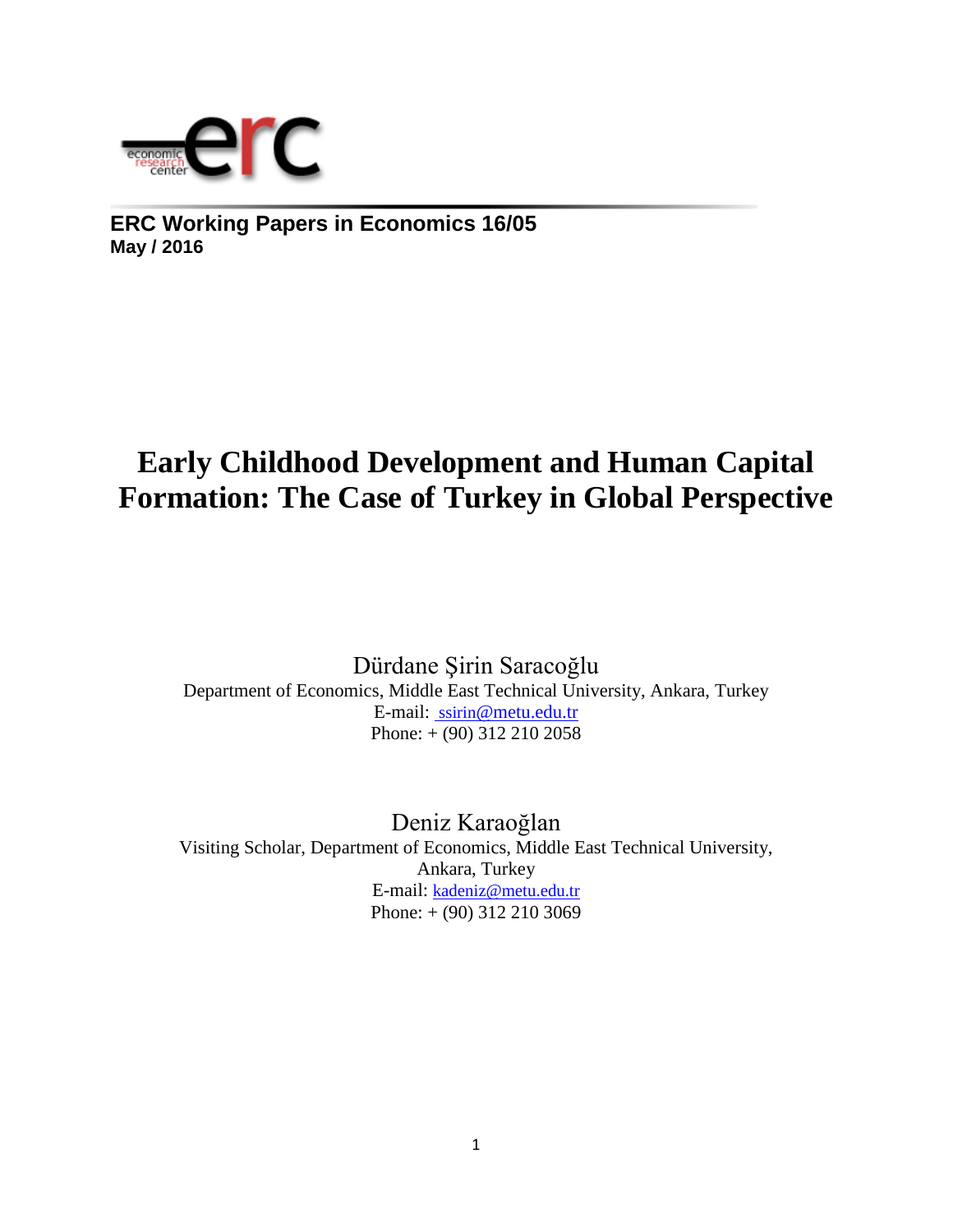# **Early Childhood Development and Human Capital Formation: The Case of Turkey in Global Perspective**

Dürdane Şirin Saracoğlu\* and Deniz Karaoğlan\*\*

#### **Abstract**

Drawing on cognitive science, child psychology, and economics literature, this paper investigates the significance of early child development and the environmental factors that affect early child development. Earlier literature has established that the child's brain development is almost complete in the first three years of life, and this development is critically affected by the child's environment, including the family's socioeconomic status and the availability of early child education and care. The young child requires adequate psycho-stimulation for the optimal development of the brain in the first few years of life, which subsequently helps her accomplish at school and achieve in adulthood. It has been emphasized in the literature that in order for all young children start life at an equal footing, governments should provide equal opportunities for early childhood education and care where families are not able to provide. In this paper, we compare and contrast the current status of early child education in Turkey with that of selected developed countries, which have advanced far in early childhood education. Despite the striking evidence on the affirmative effects on the individual as well as the individual's contributions to social and economic development, early childhood education (particularly up to age three) is not considered to be a priority in the education system in Turkey.

**Keywords:** Early Childhood Development, Pre-Primary School Attendance, Government Policy, Turkey.

**JEL Codes:** I25, I26, I28, H52, O15

### **1 Introduction**

 $\overline{a}$ 

Research in the last several decades in neuroscience, psychology and economics has shown that early childhood (infancy to toddler, or 0-36 months of age) is a period during which the individual experiences considerable advances in reasoning, language development, and problem solving. Brain development to a large extent is completed during the first few years of life.

Middle East Technical University, Department of Economics, 06800 Ankara, e-mail: ssirin@metu.edu.tr

Middle East Technical University, Department of Economics (Visiting Scholar), 06800 Ankara, e-mail: kadeniz@metu.edu.tr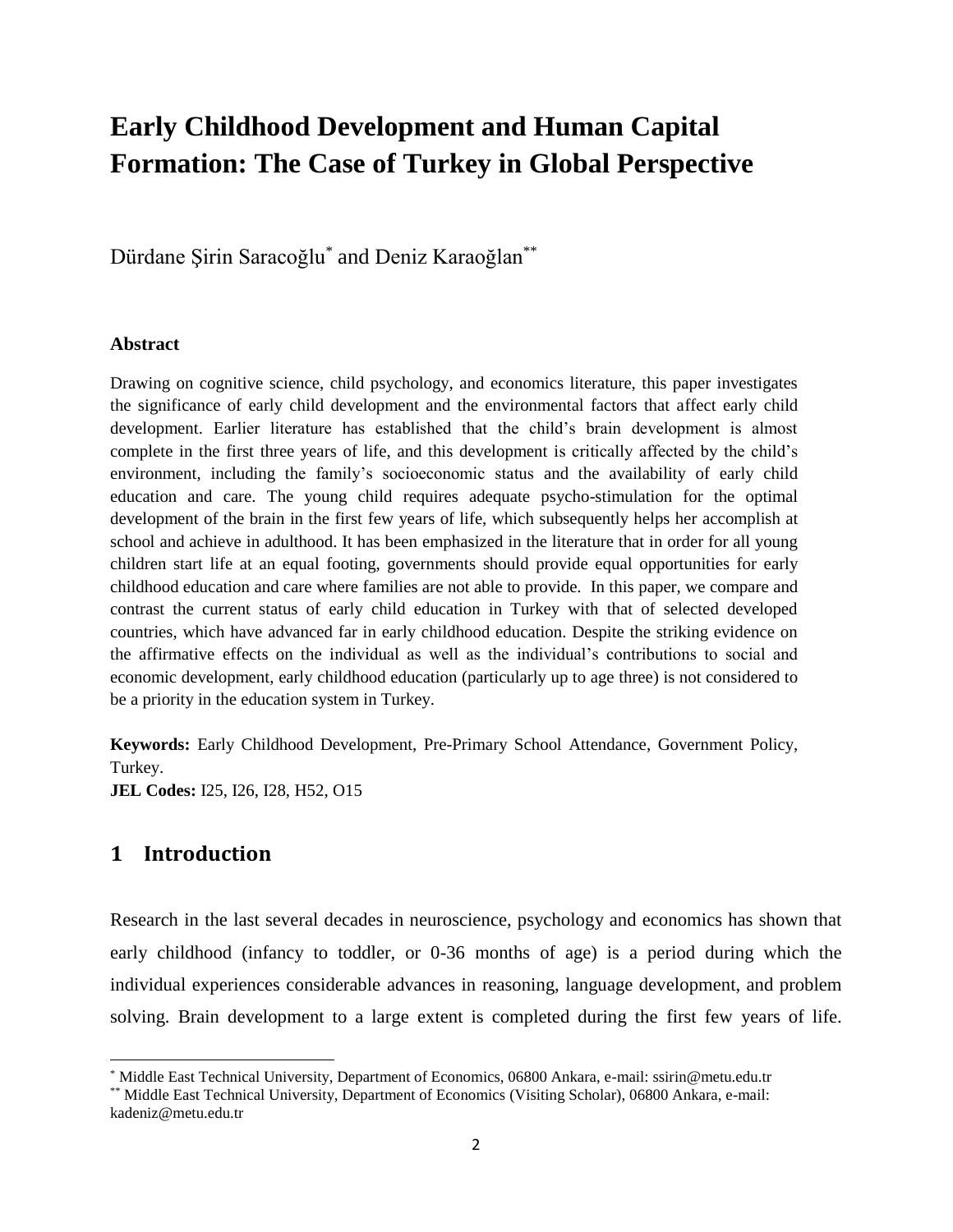Therefore, living in an environment that supports the young child's brain development along with proper nutrition is expected to have a substantial impact on the child's future.

During the early years of life when an individual's intelligence, personality and social conduct are taking shape, in order to support rapid brain development, it is essential that the young child receives adequate stimulation with appropriate education, care and family involvement. It has been well-established in the previous child development literature that children who benefit from early childhood education and care are relatively more school-ready and perform better at school, and in return, they have a higher incidence of attendance to higher education, are employed at jobs with higher statuses, have a lower incidence of unemployment, pay more taxes and contribute more to the economic and social development. In Turkey, earlier research has revealed that each 1 TL of investment to the pre-primary education (children 0-6 years of age) has about 6 to 7 TL of return to the society (Kaytaz 2005; Beşpınar and Aybars 2013).

Considering that it is almost impossible to compensate for the lack of early childhood education later in life, the significance of education during young ages becomes even more evident. However, in Turkey, the prevalence of early childhood education is very low compared to that in developed countries. Latest statistics from the World Bank show that only 28 percent of preprimary-school-age children participate in pre-primary education in Turkey. In contrast, this rate is almost 100 per cent in a number of developed countries.

After establishing the significance of early child development (ECD) and the factors that affect ECD, this paper examines the current status of early childhood education in Turkey in comparison to selected developed economies, Norway, Sweden, Switzerland, Finland and Denmark. By such comparison, our objective is to show that early childhood education constitutes an integral part of the education system in developed countries, whereas it is considered only as an auxillary in the Turkish education system. Therefore, we stress that early childhood education programs have a lot of room for improvement in Turkey and the government needs to put higher emphasis on early childhood education policies. This paper is differentiated from previous studies in Turkey on the effects of early child education and care such as Kağıtçıbaşı (2001), in the sense that we bring forward the economic theory perspective that exerts the importance of investment in early childhood development and education for the society's successful human capital accumulation.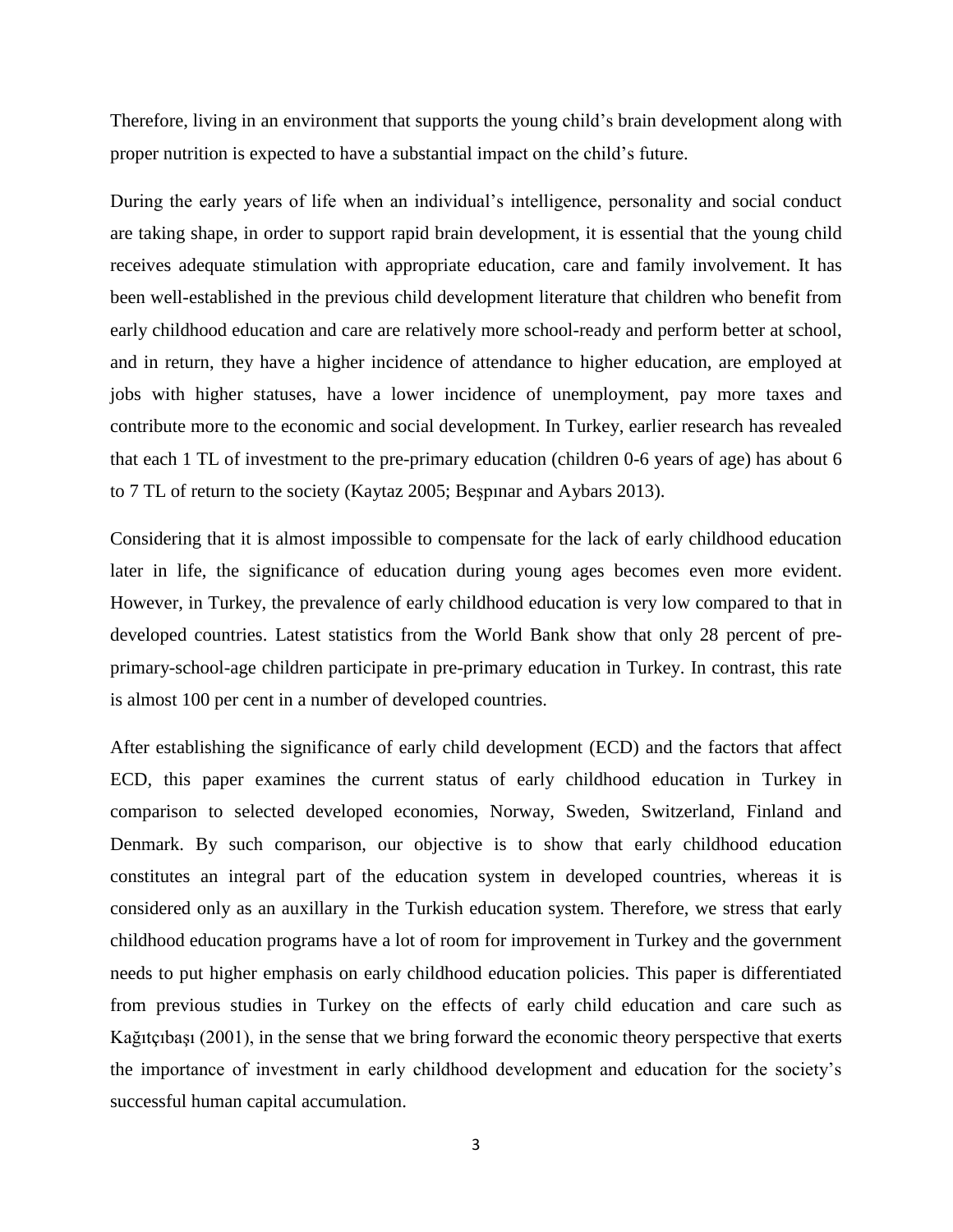Education and labor force statistics confirm that Turkey experiences lower returns regarding standardized test scores in teenage years, lower educational attainment and educational composition of the labor force compared to the developed countries. For instance, PISA 2012 statistics reveal that in the countries where early childhood education participation is relatively higher, students perform better than the students in the countries where it is lower (OECD 2014). Latest PISA outcomes show that Turkish students performed well below the OECD average, while among the group of countries we consider, highest scores were attained in Finland. The scores of students from Switzerland, where pre-primary education is compulsory in most of the cantons, are close to the scores of students from Finland.

According to the World Development Indicators by the World Bank, by the end of 2013, preprimary school enrollment was 28 percent in Turkey, which is very low compared to a majority of developed countries. For instance, pre-primary school enrollment rate is recorded as 82 percent for the OECD members' average for the same period. This rate amounts to nearly 100 percent in North European countries such as Denmark, Norway, Sweden and Switzerland. In Turkey, years of average schooling is also quite low in comparison. While it was equal approximately to 3.5 years in 1980, it has increased to 6.5 years in 2010, most likely due to the enactment of a new law in 1997, which increased compulsory schooling to eight years. Despite the ongoing increase in years of average schooling, Turkey's gap in terms of years of schooling (as measured by difference between the average of the three best performing countries and Turkey) has been widening for the last 60 years (Yılmaz 2015). In Turkey, the prevalence of dropping out of school is also quite common. For instance, according to World Bank World Development Indicators, survival rate to fifth grade was 90 percent in 2011, which implies that ten percent of the children in the same cohort left school without completing the fifth grade. Similarly, 90 per cent of children have continued their education to attend middle school in 2012. This indicates that ten percent of children in the same cohort did not continue secondary education, while both primary school completion rates and progression to secondary school are almost 100 per cent in developed countries. These statistics clearly indicate that educational attainment in later ages is lower in Turkey relative to the developed countries where pre-primary education attendance is high.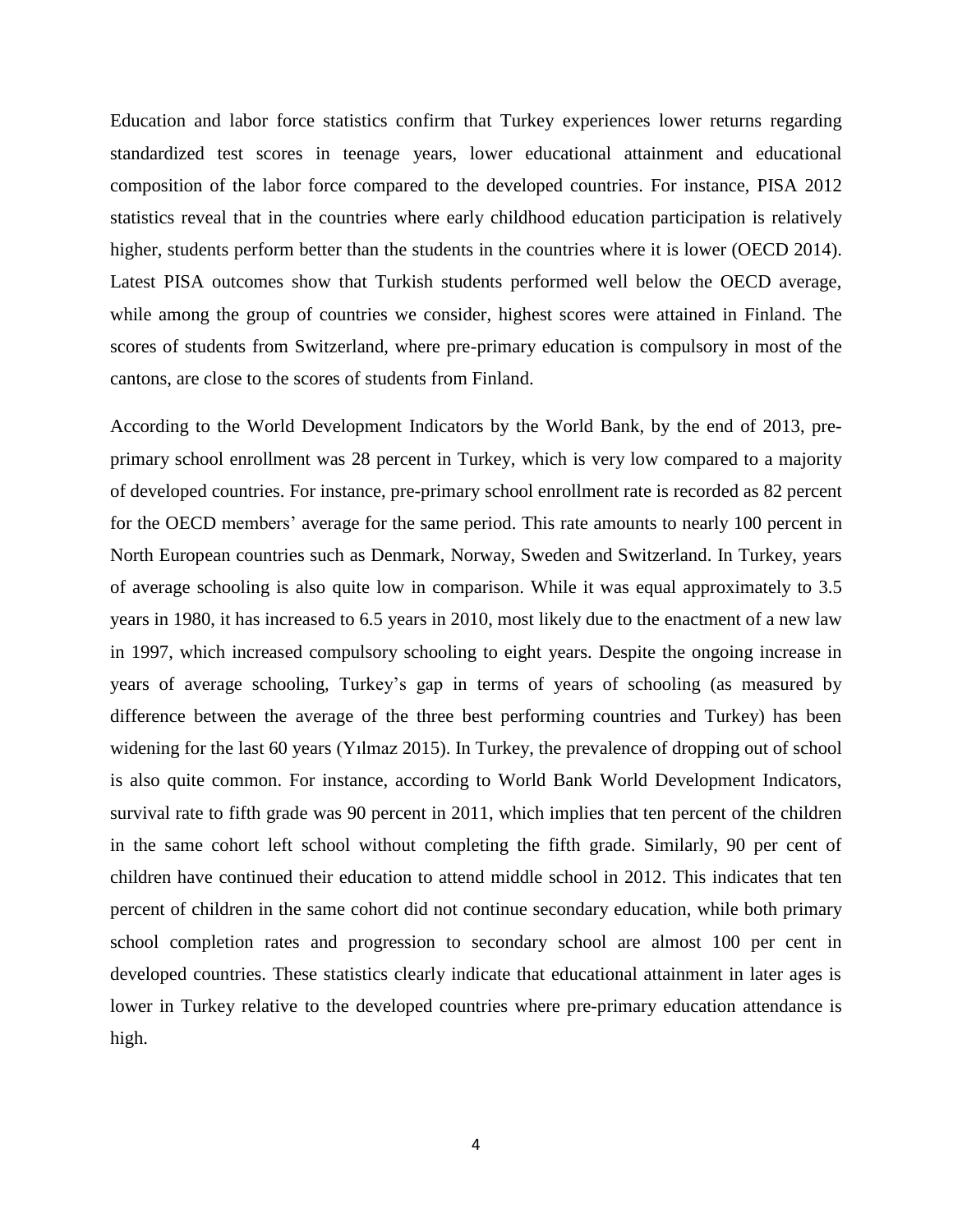In Turkey, we observe that more than half of the labor force consists of primary school graduates. According to the World Bank Development Indicators, in 2014, 60 percent of labor force is made up of primary school graduates in Turkey. The percentage of primary school graduates is relatively low in developed countries such as Norway, Denmark, Switzerland, Sweden and Finland where it varies between ten percent and 20 percent. Next, in Turkey, 20.3 percent of the labor force has a secondary school degree and only 19.8 percent has tertiary education, whereas in the developed countries in consideration the percentage of individuals with tertiary education in the labor force is more than 30 percent. These statistics indicate that, education level of the labor force is rather low in Turkey compared to that in developed countries. Regarding the unemployment by education level, we observe that in Turkey 56 percent of the unemployed has a primary school degree, 24 percent has a secondary school degree and 21 percent has a university or higher degree by 2014. In developed countries compared to Turkey, individuals with secondary school degree or tertiary school degree constitute a smaller the part of the unemployed. However, we should also note that the ratio of people out of labor force with higher education levels (for instance, discouraged workers) is higher in Turkey.

Both education and labor force statistics clearly indicate that educational attainment is much lower in Turkey compared to developed countries where participation to pre-primary education is widely observed. In addition, in Turkey the labor force mostly consists of lower educated individuals and what's more, more than half of the unemployed pool is made up of individuals with low education levels. Accordingly, bestowing higher importance to early childhood education may increase the individual's education level and hence improve the educational attainment and labor force composition in Turkey.

The rest of the paper is organized as follows: Section 2 discusses the significance of early childhood development. Section 3 reviews the factors that affect early childhood development and based on Cunha and Heckman (2007), presents a formal model of human capital formation and early childhood development dependent on these factors. Section 4 compares the early childhood education and care status in Turkey with that of selected developed countries, Norway, Sweden, Switzerland, Denmark and Finland, where participation to pre-primary education is among the highest. Section 5 concludes, and proposes policies and further research.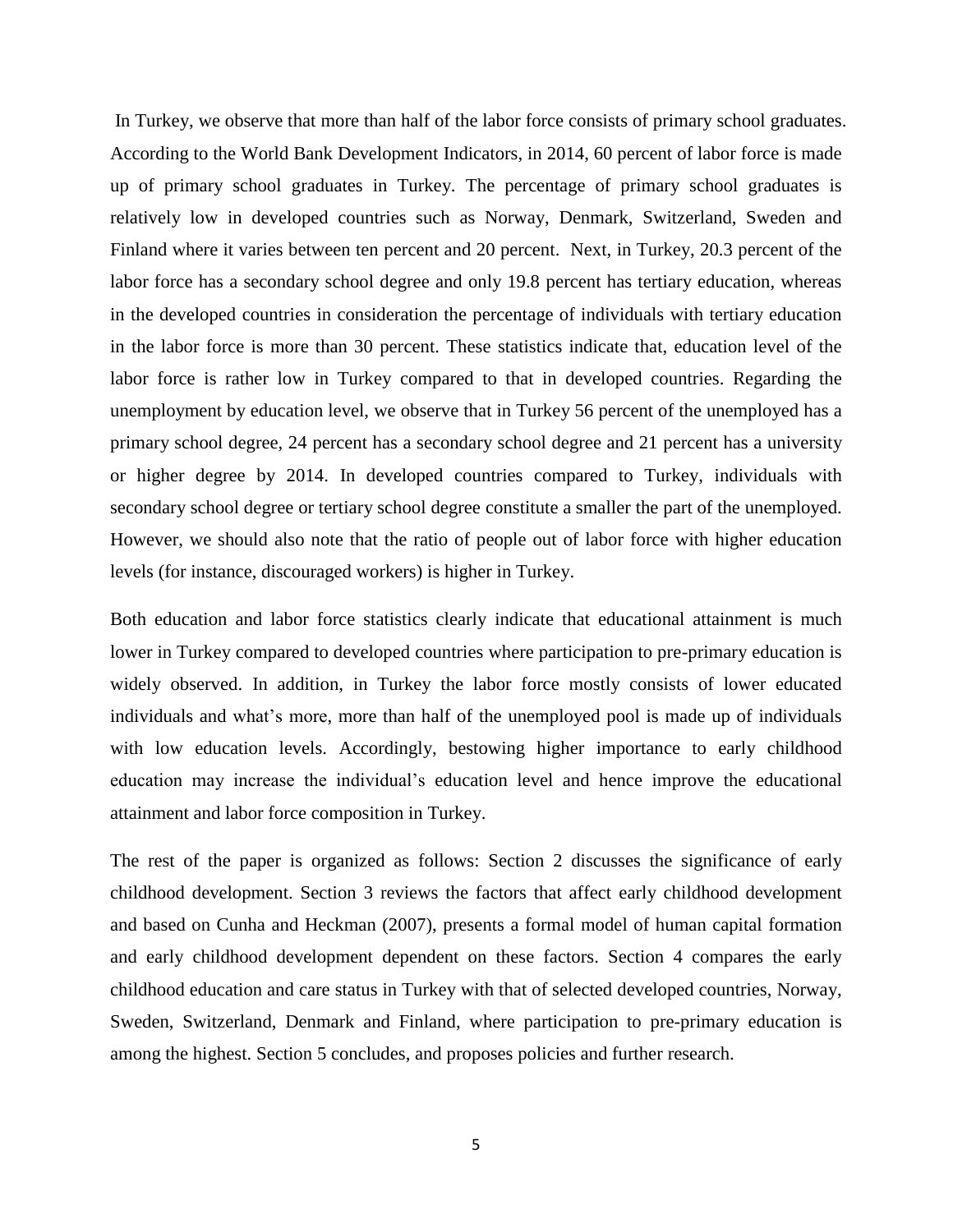## **2 Why is Early Child Development Important?**

Behavioral or cognitive neurology research has established that the early years of life provide a foundation for cognitive, social and emotional capacities which play crucial roles in adult economic productivity, and during these early years, the individual has a heightened sensitivity to the impacts of both positive and negative experiences (Knudsen et al. 2006). Studies in neurobiology, neurodevelopment and early intervention show that experiences from conception to school age are critically important as they affect the development of neural circuits that determine the cognitive, linguistic, emotional and social capabilities (Knudsen et al. 2006; Maggi et al. 2010).

Recent research in brain development has shown that not only biology or genetics, but also environment plays an important role in growth and development of the brain and determines the outcome of human lives (Newberger 1997; Shonkoff and Phillips 2000; Balbernie 2001; Knudsen et al. 2006). As stated in Shonkoff and Phillips (2000), with contemporary research it has been well established that the development of children is a complex process that progresses with the continuous interaction of nature (i.e. genetics or heredity) and nurture (i.e. environment). Ingrained in the values, beliefs and practices of a given culture, the environment in which the children are taken care of, which consist of their home, extended family, child care facilities, community, and society profoundly affect the influence of nature, and determine how children react to their experiences. It is now recognized by many, including policymakers, that young children are affected by their environments (including early adversities which can have lifelong impacts on learning, behavior, and health) to a great extent, and they are not simply led by fixed genetic trajectories (Shonkoff and Levitt 2010). In fact, the brain is able to change its own structure in reaction to the environment, and this is known as 'neuroplasticity' (Balbernie 2001). As the developing brain of a fetus produces tens of millions neurons (brain cells) per week, by the time the baby is born, it has all the neurons it will ever have (Maggi et al. 2010). Although genetics or heredity determines the number of neurons the baby is born with (about 100 billion), these neurons are a random mass and are not initially part of functional networks, as they are in an adult brain (Balbernie 2001; Maggi et al. 2010).

In the first few years of life, the task of brain development is to form and then reinforce into permanence the necessary synapses (connections between neurons that enable them to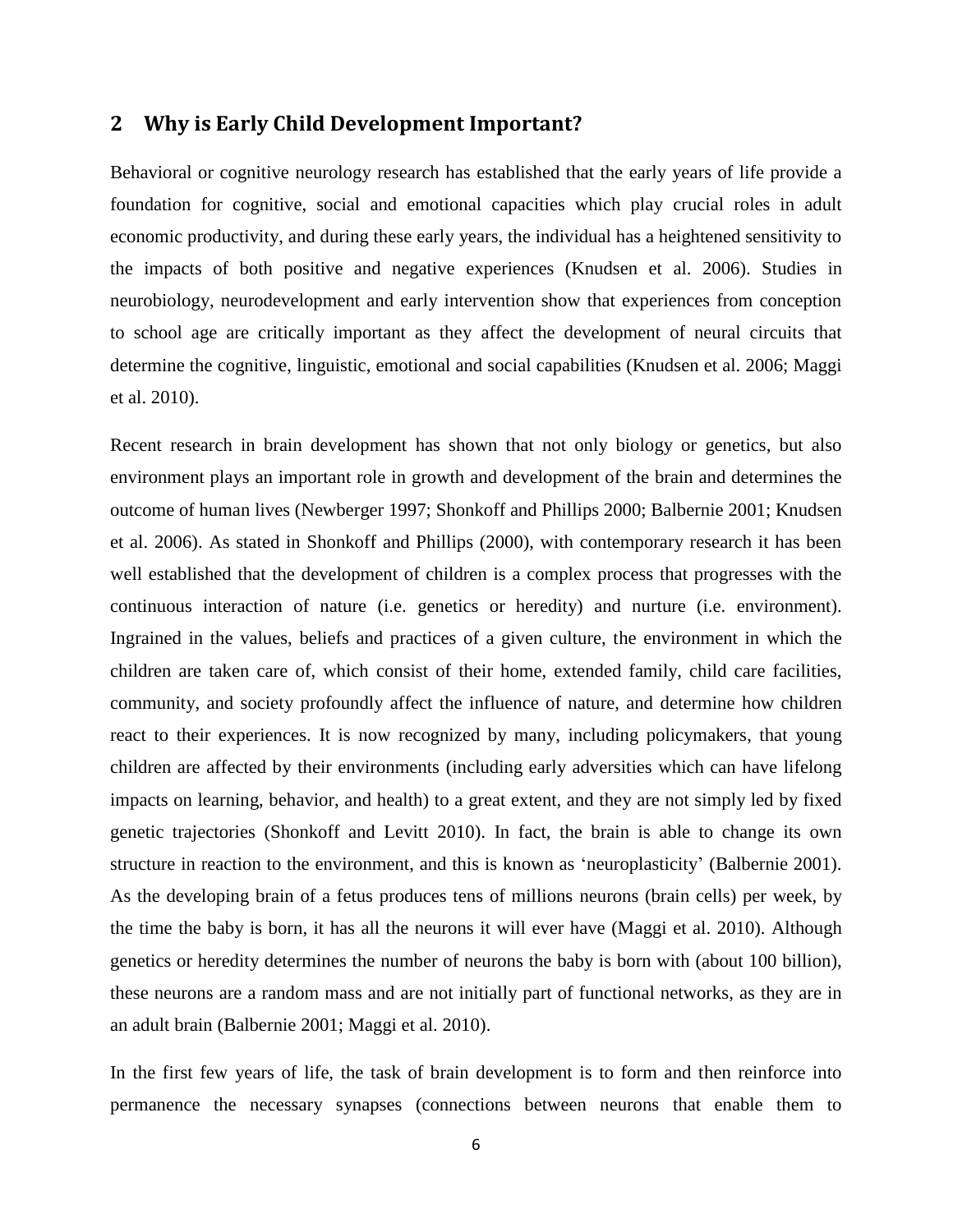communicate and store information), and the environment of the child has a profound impact on how these synapses are formed (Newberger 1997; Balbernie 2001, Thompson 2001). During childhood prior to school age, there is a rapid process of 'wiring' or 'sculpting' of the brain during which these synapses are formed as some of the connections die out and some others are strengthened (Newberger 1997; Thompson 2001; Maggi et al. 2010). As the brain sculpts itself in response to a wide range of outside stimuli such as visual, verbal, emotional, physical, touch, smell and taste, positive interactions with caring adults stimulate a newborn's brain deeply by causing synapses to grow and existing connections to be reinforced. The synapses in a baby's brain which are used become permanent, while the ones which are not used tend to disappear. In that context, if a child receives little stimulation early on, synapses in the brain will not be activated or will not develop, and the brain will make few connections between neurons. Particularly during the *first three years of life*, synapses develop quickly in reaction to outside stimulation, and neuroplasticity affirms that early stimulation establishes the basis for how a child will continue to learn and interact with others in the rest of her life (Newberger 1997).

According to Balbernie (2001), during the first few years of life of a child, the brain forms 15.000 synapses for each neuron, and by the age of two, the toddler has as many synapses as an adult, and by age three, the synapses double to 1,000 trillion. These synapses are sustained until about age ten, when there is a gradual decline until late adolescence, and synapses are reduced by half to about 500 trillion at adulthood. However, with babies and children who are severely neglected or abused, there is a faster reduction in neural connections as stress-induced hormones like cortisol cause death of neurons (Newberger 1997; Balbernie 2001, Thompson 2001; Shonkoff and Levitt 2010). Furthermore, lack of stimulation or neglect may cause unused synapses in certain regions of the brain and lead to atrophy; unused or redundant synapses will be eliminated while the most frequently used ones are reinforced (Balbernie 2001). On the other hand, it has been confirmed that babies who have received warm and responsive care and established strong emotional bonds with their caregivers have consistently shown lower levels of cortisol in their brains as these babies were able to extinguish the stress-induced responses more quickly and efficiently (Newberger 1997).

Healthy brain development is supported by continuous stimulation through talking, singing, playing and reading to the child by the parents or other caregivers. These activities contribute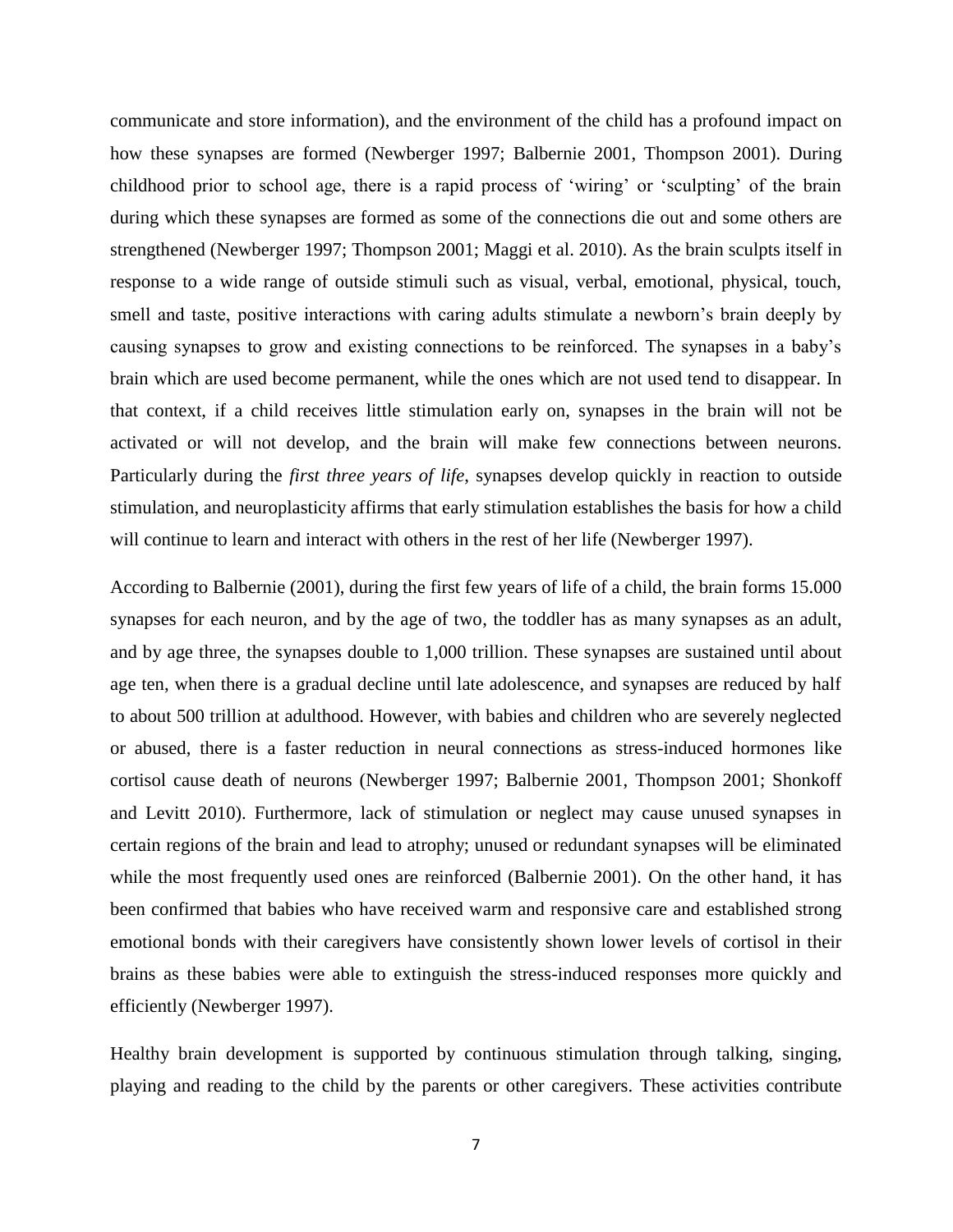significantly to the young child's development especially if they accommodate the child's interests and are developmentally suitable to the child (Thompson 2001). In fact, studies have shown that there are critical "windows of opportunity" in a child's life when specific types of learning take place; for example an infant's constant exposure early on to words by parents and other caregivers who frequently speak to her undoubtedly helps her brain build neural circuitry that will make it possible for her to recognize, understand and learn more words later on. In that respect, a parent's or other caregiver's individual attention and responsive care during infancy are critical for subsequent language and intellectual development (Newberger 1997).

Corroborating the notion that a child's brain development responds to the environment and that early intervention is essential to the child's subsequent development, Knudsen et al. (2006) emphasize that "skill begets skill", i.e. acquisition of earlier capacities build a foundation for all subsequent capacities. According to Knudsen et al., the principle "skill begets skill" originates from two fundamental attributes of the process of learning: (i) early learning bestows a positive value on skills subsequently gained, which further incites the drive to learn more; (ii) early attainment of skills and competencies renders learning at later ages more efficient and thus easier and more likely to continue. Correspondingly, it is highly likely that the breadth of skills attained even before entering kindergarten positively impacts the extent of skill acquisition in early elementary school, and skills gained in adolescence in turn depend on mastery of these elementary skills (The White House Council of Economic Advisers 2015). Due to these factors, investment in children during early childhood becomes essential. In that respect, firstly it has been well-established in economic theory that the earlier the investment in a child is undertaken, the longer will be the period over which he or she can benefit from this early investment as returns on past investment are realized (Becker 1962; Ben-Porath 1967). Secondly, as depicted in Figure 1, studies show that the rate of return to investment in human capital as a function of age is highest when investment is made at younger ages and early investments improve the return on later investments (see for example Carneiro and Heckman 2003; Knudsen et al. 2006; Heckman and Masterov 2007; Conti and Heckman 2012). Such self-productivity feature of early investments favors more investment in young children. Lastly, early investment in a child lowers the cost of later investment, and any remedial investment in later years would be costly: for many skills and human capabilities, later intervention for earlier disadvantage may be possible, but much more costly than early intervention (Heckman 2007).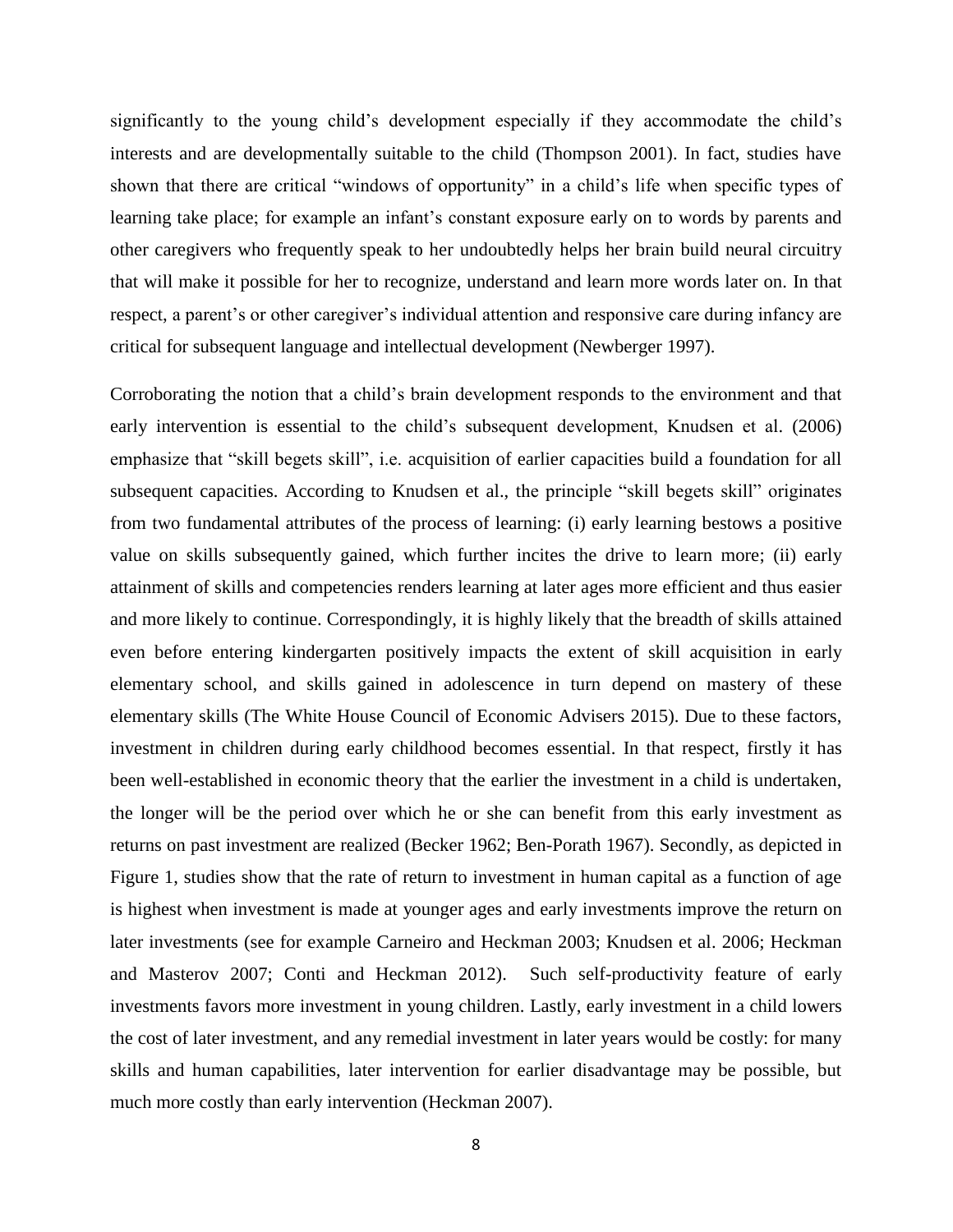



Source: Heckman and Masterov (2007)

## **3 Environmental Factors in Early Child Development**

As pointed out in the previous section, first years of life are a critical period of time for child development as during this period rapid brain growth occurs with significant acquisition of motor, cognitive, linguistic, emotional and social skills and the events during this period prepare the infant for subsequent developmental skills and abilities. In related research, a child's social and economic environment stands out as one of the main factors affecting his/her developmental trajectory, together with individual characteristics regarding genetics, gender and anthropometric status (in relation to the child's nutritional status, birth weight, birth order, and breastfeeding). The impact of social environment on child development works in two levels: distal and proximal.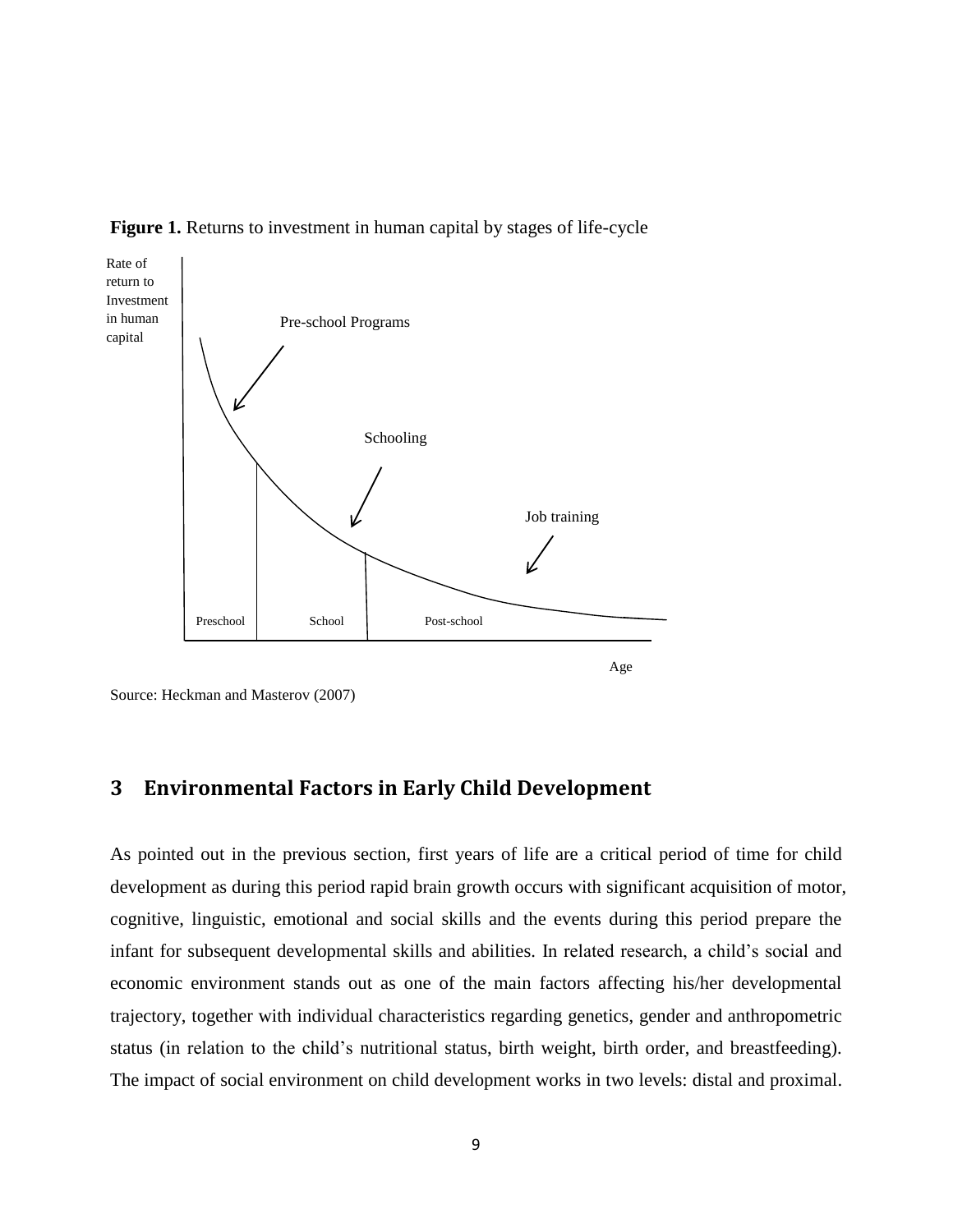Social, historical and cultural factors are the distal ones that impact a child's development. On the other hand, a child's immediate physical and socioeconomic environment, including daily interactions with family, peers, and teachers constitute proximal environment factors. Verbal stimulation received by the child, quality of childcare, and family organization involving family's socioeconomic status, quality of home environment, adult-child interaction and emotional involvement are among the proximal environment factors affecting a child's development (dos Santos et al. 2008).

#### *Family's Socioeconomic Status (SES)*

There is a large body of literature attempting to assess the impact of family's socioeconomic status on a child's motor, cognitive, linguistic, emotional, and social development (for example Hauser 1994; Duncan et al. 1994; Blau 1999; Bradley and Corwyn 2002, Taylor et al. 2004; Lima et al. 2004; Noble et al. 2005; dos Santos et al. 2008; Santos et al. 2008; Hackman and Farah 2008; Maggi et al. 2010). Family's material resources such as family purchasing power, family income, father's income, or the principal earner's income are considered to be the primary determinants of a family's socioeconomic status. Mother's educational attainment, mother's occupational status, family type (nuclear or extended), family size or density (number of persons per room), number of children in the family and parental cohabitation are among other critical factors taken into account in the literature to quantify the socioeconomic status of a family. Additionally, the family's physical environment in terms of household and neighborhood sanitary infrastructure (i.e. housing quality, water supply, sanitation, garbage disposal, sewage disposal, paving), is an essential indicator of a family's socioeconomic status (Lima et al. 2004; dos Santos et al. 2008; Santos et al. 2008). The general consensus in the early child development literature is that young children from low-socioeconomic backgrounds are relatively more at risk of not successfully developing the necessary skills to subsequently succeed at school compared to those from higher socioeconomic backgrounds (Burger 2010).

In a study exploring the effects of economic deprivation on child development, Duncan et al. (1994) find that family income is a more dominant factor in age-five IQ than other SES indicators such as maternal education, ethnicity and female headship.<sup>1</sup> Furthermore, they discover that the

 $\overline{a}$ 

<sup>&</sup>lt;sup>1</sup> Taylor et al.  $(2004)$  corroborate these findings.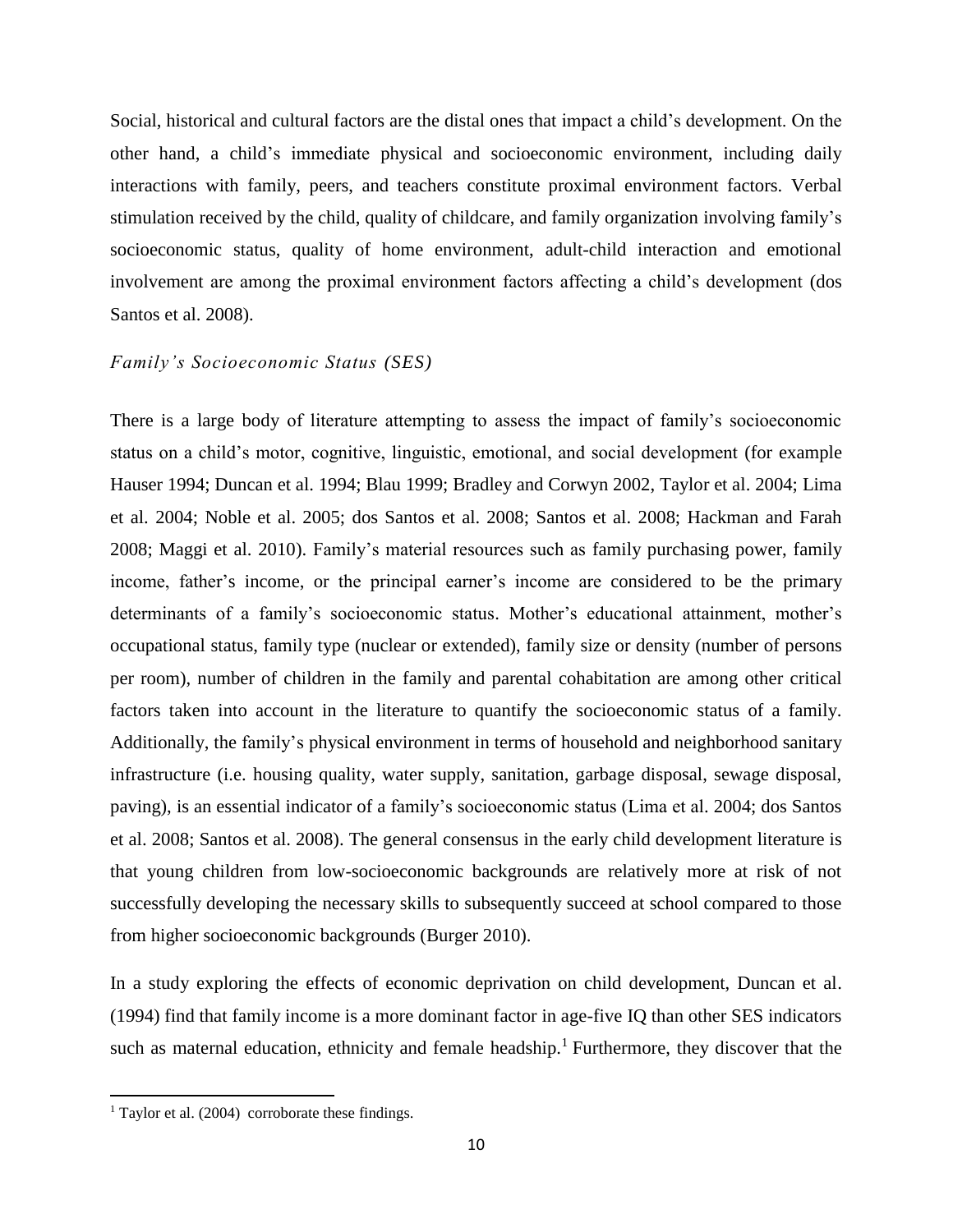effects of persistent poverty are twice as large as the effects of transient poverty, suggesting that the effects of poverty are cumulative. However, the authors also warn that even if the family moves above the poverty line, but not far from it, the duration of poverty does not make much difference, since the family income has not risen high enough to make substantial changes, such as moving out of the neighborhood, accessing to high quality child care, or investing in a beneficial home-learning environment, which would produce measurable improvements in a child's development. Moreover, the income effects are more strongly correlated with the child's cognitive abilities and achievement-related outcomes than to emotional outcomes (Brooks-Gunn and Duncan 1997), and these effects are larger on measures of child cognitive development in early childhood (up to 36 months) than those for children over three years of age (Taylor et al. 2004). On the other hand, Blau (1999) establishes that the effect of current parental income on child's cognitive, social and emotional development is small, while the effect of permanent income is considerably larger; nevertheless, he finds that family background characteristics (such as mother's education and demographic structure of the household) play a more important role than income in determining child outcomes. In that context, Blau concludes that public provision of health and education services to young children may prove to be the most effective way to improve their cognitive, social and emotional development, rather than applying policies that affect family income which eventually will have little direct effect on child development, unless these policies result in large and permanent changes in income.

#### *Home environment, parenting style and child's psychosocial stimulation*

Earlier studies on child development find a strong association between cognitive development and the quality of stimulation available in the child's home environment using a variety of environmental measures, a variety of cognitive outcome measures, and a variety of populations (for example Freeberg and Payne 1967; Honzik 1967; Elardo et al. 1975; Bradley and Caldwell 1976; Wachs 1978). In a more systematic fashion, Bradley and Caldwell (1980) investigate the extent to which environmental factors at six and 12 months of age predict future IQ, and how measures of environmental stimulation and measures of cognitive performance during infancy together relate to mental test scores at three years of age.<sup>2</sup> For the measures of home environment

 $\ddot{\phantom{a}}$ 

 $2$  In an earlier study, Elardo et al. (1977) assess the impact of the HOME factors on the child's language development at age 3 and find that measures of environmental stimulation have a cumulative effect on language development;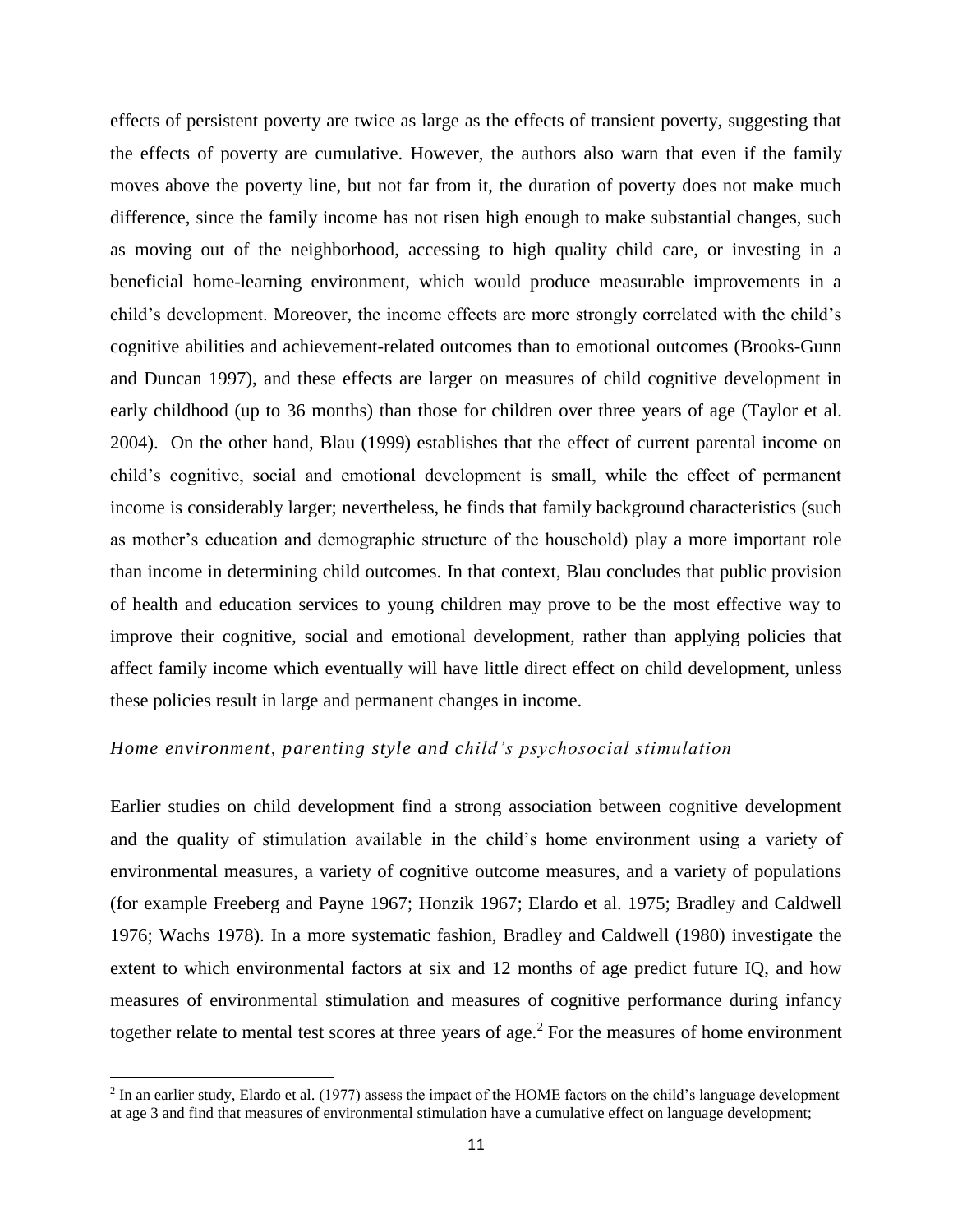and quality of stimulation, Bradley and Caldwell resort to the Home Observation for Measurement of the Environment (HOME) Inventory<sup>3</sup>, and for the cognitive performance of infants and toddlers, they use the Bayley Scales of Infant Development.<sup>4</sup> The results from this study show a substantial affirmative relationship between the home environment measures in the first year of life and IQ at age three. This result (among other notable studies) shows that children's early cognitive development is connected to various family environment factors such as the language stimulation available to the child, the responsivity of parents, the emotional support provided by parents, the number of stimulation toys and objects available, the degree to which the home environment is organized and safe, and the variety of out-of-home experiences available to the child (Bradley and Caldwell 1984). Subsequent studies conducted with first grade children also find continued correlations between HOME scores and IQ and achievement, but interestingly, the variety of stimulation, particularly the availability of play materials at home exhibited the strongest correlation with first grade achievement (Bradley and Caldwell 1984).

Relatively more recent studies on child development often consider the interplay of the family's SES factors and the home environment. Bradley et al. (1989) demonstrate that the SES x HOME interaction effect is significant in mental test scores at age three, and the greatest gains in mental test scores came from children in middle-class families with high HOME scores, while low HOME scores were associated with decreasing mental test scores in all socioeconomic groups. Hoff (2003) on the other hand, explores the relationship between family's SES and child's vocabulary development via mother's involvement with the child. Hoff shows that two-year-old children from more advantaged homes have more advanced language skills than children of the same age from less advantaged homes, consistent with the notion that specific aspects of language development depend on specific features of language experience, and hence with the principle of environmental specificity. Furthermore, according to dos Santos et al. (2008), home environment is closely related to external environmental factors such as maternal education and family income. That is, socioeconomic factors indirectly affect children's cognitive development via the proximal environment, i.e. the availability of play materials and games and preschool

 $\ddot{\phantom{a}}$ 

however the strength of the relationships among different home-environment variables and psycholinguistic abilities vary from one ability to another.

<sup>&</sup>lt;sup>3</sup> Please see Appendix A for the Short Form Questionnaire regarding the HOME Inventory.

<sup>&</sup>lt;sup>4</sup> The original study regarding the quantification of motor and mental abilities of children at 3 years old is by Nancy Bayley (Bayley 1936).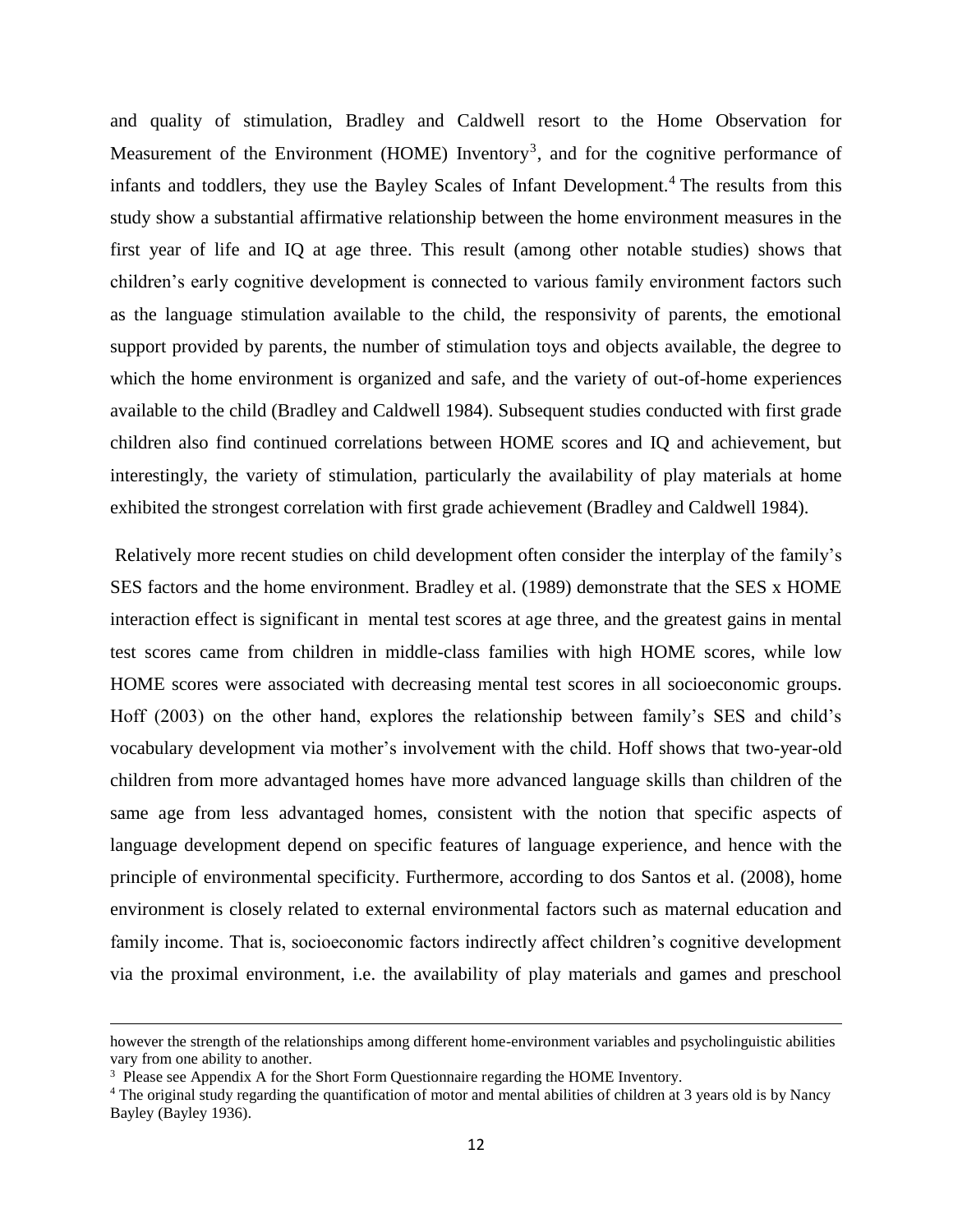attendance. dos Santos et al. conclude that the lower the maternal education level and family income, the weaker the child's psychosocial stimulation, which negatively impacts the child's cognitive development. In a parallel study for Brazil, Santos et al. (2008) also determine that the negative effect of poor socioeconomic conditions on child's cognitive function at age five was mediated by poor psychosocial stimulation (as measured by the HOME score and preschool attendance) and lack of adequate sanitation conditions at home and in the neighborhood.

#### *The Economics of Human Capital Formation and Early Childhood Development*

Based on the genetic and environmental factors which may affect the early childhood development, Cunha and Heckman (2007) establish an overlapping generations model that focuses on the advantages of early investment in children. In the model, the authors assume that parents are altruistic, and therefore they are motivated to invest in their children. The technology of capability production when the child is t years old is given by the following function:

$$
\theta_{t+1} = f_t(h, \theta_t, I_t) \tag{1}
$$

In equation (1)  $I_t$  refers to the parental investments in child capabilities when the child is t years old where  $t \in \{1, 2, ..., T\}$ . If the children in the household are very young (for instance, if the child is between 0-3 years old), *I<sup>t</sup>* may be called as the *time investment* or the time spent taking care of the child. The variable *h* refers to the parental capabilities such as IQ, genes, education and income. Last, at each stage t,  $\theta_t$  refers to the vector of capabilities. In addition, the model assumes that the capabilities function  $f_t$  is strictly increasing and strictly concave in investment  $I_t$ and twice continuously differentiable in all of its arguments.

If we rewrite Equation (1) by substituting for  $\theta_t$ ,  $\theta_{t-1}$  recursively, then  $\theta_{t+1}$  can be written as a function of all past investments as follows:

$$
\theta_{t+1} = m_t(h, \theta_1, I_1, I_2, \dots, I_t) \tag{2}
$$

Hence, we can say that the child's production capability depends on the parental endowments, the technology of production capability at time 1 (it can be thought as the technology of production capability when the child is in utero, in relation to the child's IQ level) and all the past investments by his/her parents.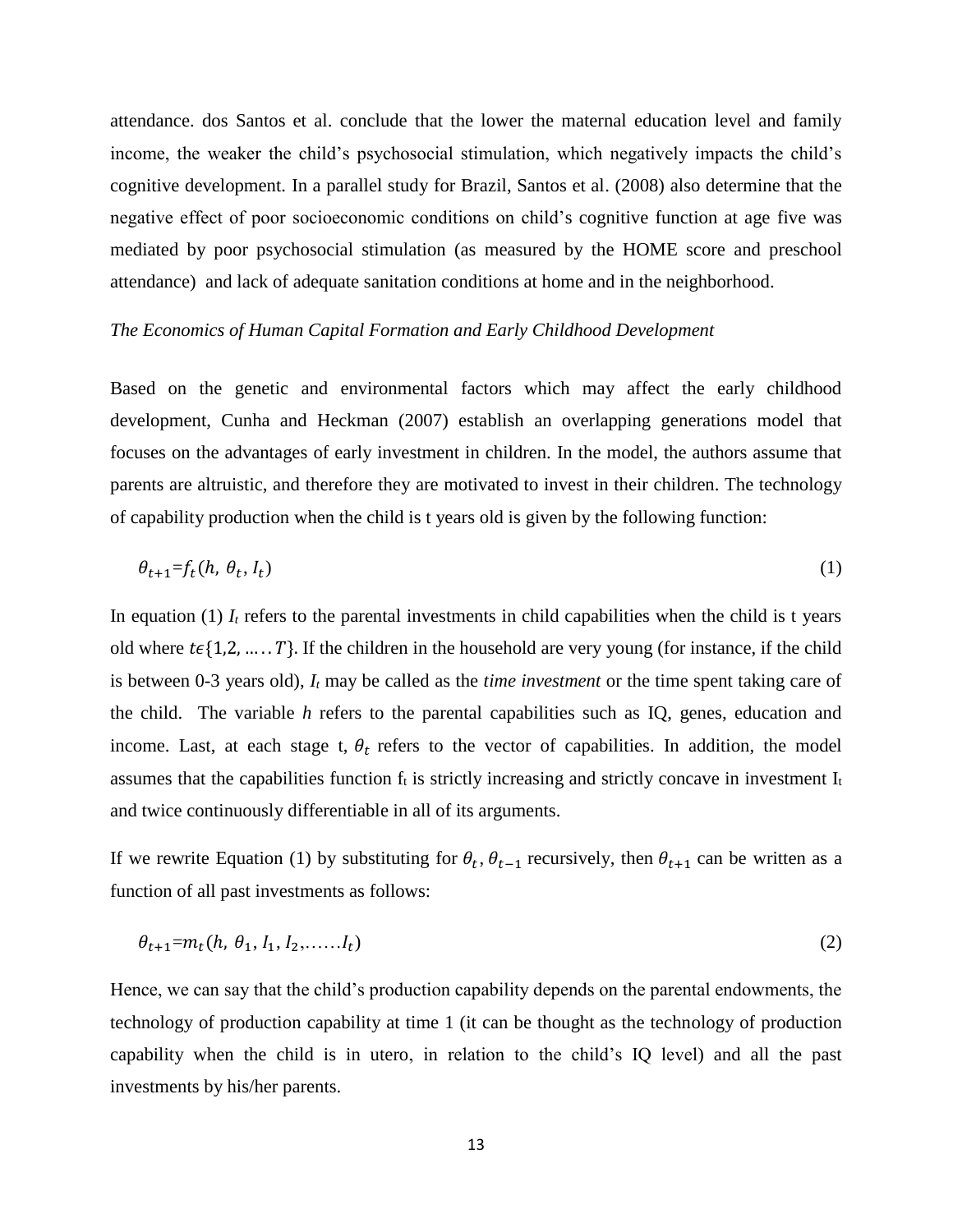There are two major features of the model: Self-Productivity and Dynamic Complementarity. Self-Productivity implies that higher levels of capabilities in one period create higher levels of capabilities in the next period. Formally, it can be shown as  $\frac{\partial f_t(h, \theta_t, I_t)}{\partial \theta}$  $\frac{\partial (u, \theta_t, \theta_t)}{\partial \theta_t} > 0$ . Next, Dynamic Complementarity implies stocks of capabilities acquired in period t make the investment in period t+1 more productive. Formally, it can be shown as  $\frac{\partial^2 f(h, \theta_t, I_t)}{\partial \theta, \theta_t}$  $\frac{\partial f(t, \theta_t, t)}{\partial \theta_t \partial t} > 0$ . The joint effects of selfproductivity and dynamic complementarity explain why the investment in disadvantaged young children (i.e. children with low *h*, or socioeconomic status) brings about high productivity, whereas the investment in disadvantaged adolescents brings about relatively lower returns.

In general, the model provides evidence for the importance of early childhood environments on adult productivity. Investment in the early years is important for the formation of adult cognitive skills. Stocks of skills facilitate the accumulation of human capital through self-regulation and choices.

Cunha et al. (2010) extend the previous model by including A years of adulthood in addition to T years of childhood. T years of childhood also include S years of development stages such that  $S\leq$ T. Unlike the previous model, the authors divide the vector of capabilities  $(\theta_t)$  into two components: Cognitive and non-cognitive skills ( $\theta_C$ ,  $\theta_N$ ). The authors believe that adult outcomes are affected from both cognitive and non-cognitive skills. They also include the vector of unobserved shocks and/or unobserved inputs that may affect the accumulation of both cognitive and non-cognitive skills into equation (2). The standard assumptions regarding the concavity and differentiability are same as the previous model.

Similar to the previous model, Cunha et al. suggest that it is better to invest early in children. Their model also implies that as rate of return gets greater, the optimal ratio of early to late investment will be smaller. In the limit, optimality requires that investment in two periods should be equal to each other if they strongly complement each other. Although the model stresses the importance of elasticity of substitution in determining the optimal investment levels, it is unrealistic to assume that elasticities of substitution are same across technologies and in the adult outcome.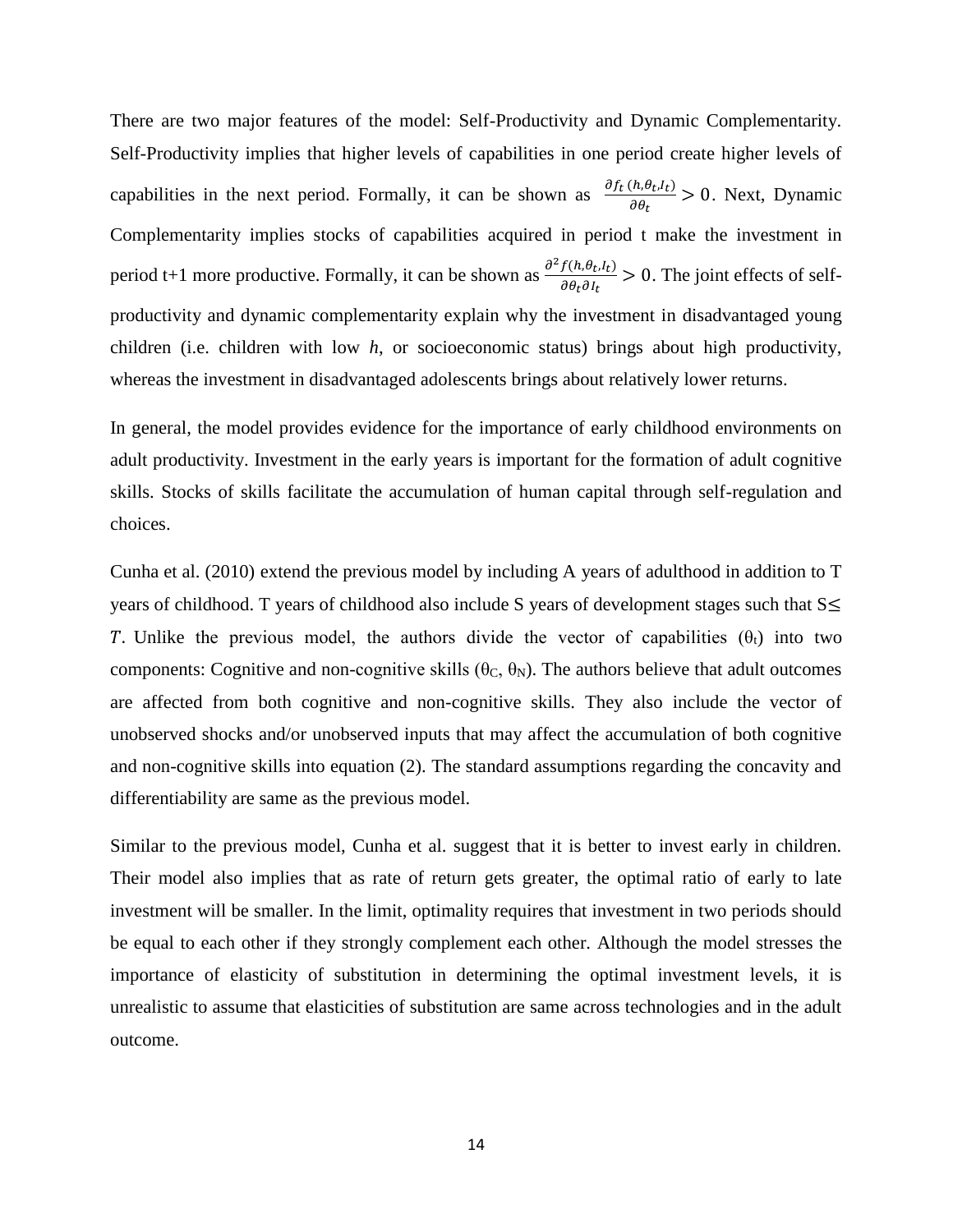Later on Conti and Heckman (2012) extend the original model in the sense that they define the individual's outcome k at age t ( $Y_t^k$ ) as a function of the individual's health capacity at time t ( $\theta_t^H$ ) and effort devoted to activity  $k(e_t^k)$  as well as individual's cognitive and non-cognitive skills. In this model, the authors allow for the substitution of given skills with other factor to reach a certain level of outcome (for instance, earnings). For example, high levels of effort can compensate low levels of cognitive and non-cognitive skills. In that model, the authors also stress the importance of early childhood investment.

# **4 The Turkish Experience in Early Childhood Education in Comparison to Developed Countries**

One of the key takeaways from the literature on early child development is that children from diverse socioeconomic backgrounds receive unequal social, linguistic and cognitive stimulation required for optimum development, and hence have unequal skill levels when they start school. For instance, DeGarmo et al. (1999) have established that each key SES indicator, such as income, parental education and occupation, was connected to better parenting such as involvement and investment in child's home skill-building activities, which in turn led to child's higher school achievement. Since children from low socioeconomic backgrounds develop fewer skills in their early years, their school readiness gap is greater compared to children from families with a higher socioeconomic status (Burger 2010). As children from disadvantaged socioeconomic backgrounds accumulate a lower amount of skills they need to be successful at school, they are more likely to repeat grades, develop special education needs, or drop out of school. In order to counteract the adverse effects of socioeconomic inequalities on young children, early education and care programs aim to ensure that all children, regardless of their social backgrounds, gain the prerequisites for a successful start at school (Siraj-Blatchford 2004). According to Burger (2010), with early intervention if children attain the prerequisites, it will be possible to compensate for the unfavorable learning environment they face in families that provide insufficient resources and opportunities for early learning and development.

When families cannot adequately provide for the resources or opportunities for their children to gain basic prerequisites to benefit from schooling, an economic case for the intervention of the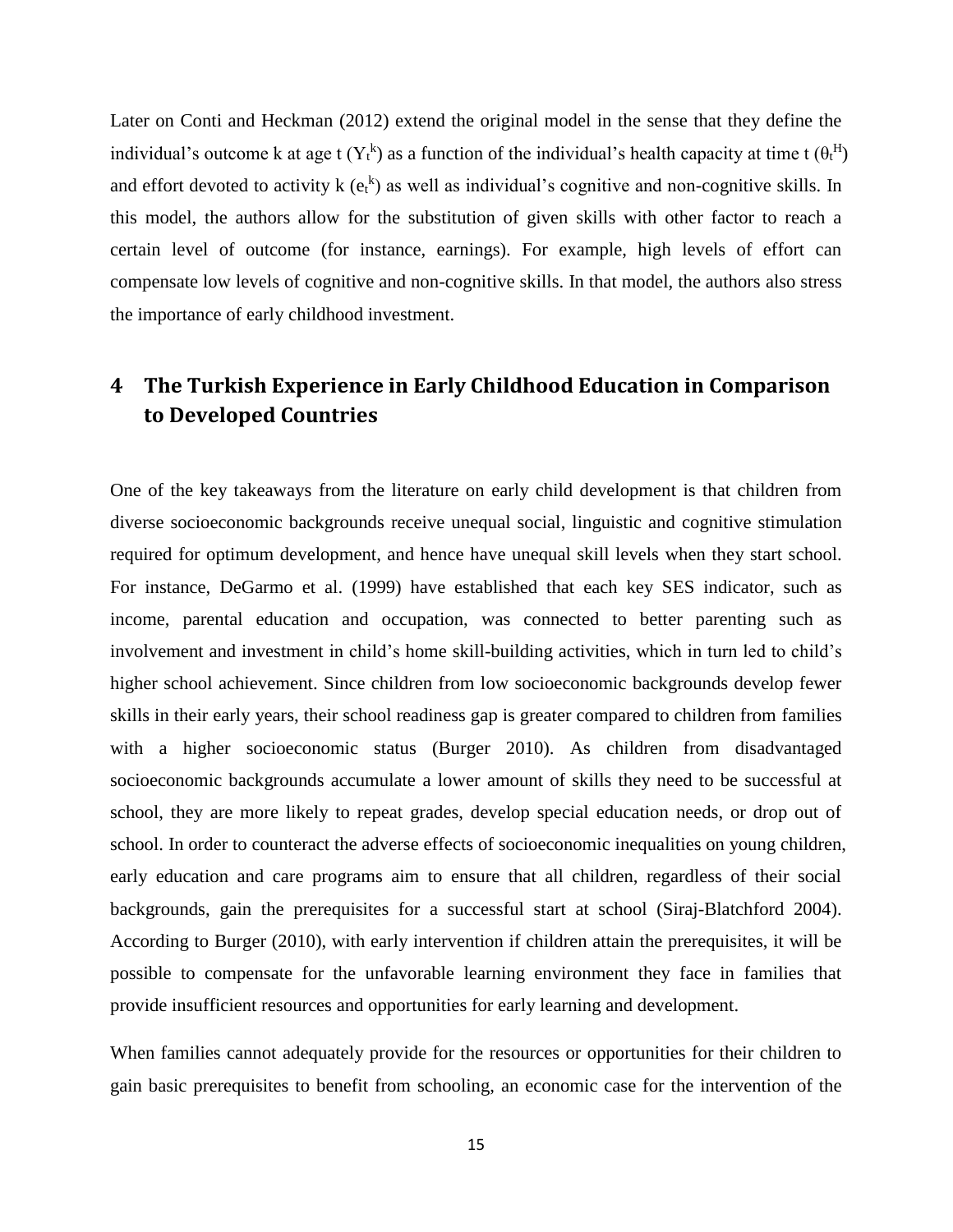government in early childhood education can be made based upon equity (Currie 2001). Currie suggests that economic agents who start out with disadvantaged allocations (in terms of ability, environment, or opportunities) are highly likely to end up with unequal outcomes, and a government concerned with equity in the society would aim to compensate for the unequal outcomes, equalize initial endowments, or do both. However according to Currie, equalizing initial endowments through early childhood intervention programs or early child education and care may prove to be a preferable approach to overcome the equity problem since early intervention to equalize initial allocations may be a less costly way of enhancing equity than compensation of unequal outcomes at adulthood.<sup>5</sup> Additionally, Currie favors government involvement in early child education programs since the government is better equipped to cope up with the market failures in early child education, such as liquidity constraints, information failures, and externalities than private agents.

Notwithstanding the benefits of early childhood education in terms of formal school readiness and subsequent long-term gains, participation to early childhood education is quite low in Turkey compared to that in other OECD countries. Attendance to early childhood education and preprimary schools is voluntary in Turkey. Children between 0-36 months of age may go to crèches or care centers and these institutions are under the supervision of the Ministry of Family and Social Policies. Children between 36-66 months of age may attend kindergartens, and those between 48-66 months of age may attend nursery classes (effective in 2012, compulsory schooling starts when the child turns 5.5 or 66 months of age, previously this age was six). Kindergartens and nursery classes are under the supervision of Ministry of National Education.

According to National Education Statistics-Formal Education by the Turkish Ministry of National Education (2015), in the 2015/16 academic year, the number of schools or institutions in the preprimary education system in Turkey amounts to 27 793, and 83.2 percent of these schools are public. Out of the schools and institutions in the pre-primary education system, 6 788 are kindergartens, and 34.3 percent of these are public. Additionally, the total number of schools with nursery classes is 21 005 and 95 percent of these are public. Public nursery classes are embodied within public schools (primary, secondary or high school) and are designed to prepare

 $\overline{a}$ 

<sup>&</sup>lt;sup>5</sup> It must be noted that in Turkey, in early 2000's, the share of public funds per capita appropriated to population aged 44 and over is about 2 ½ times greater than the share of public funds per capita appropriated to children ages 0-6 (Beşpınar and Aybars, 2013).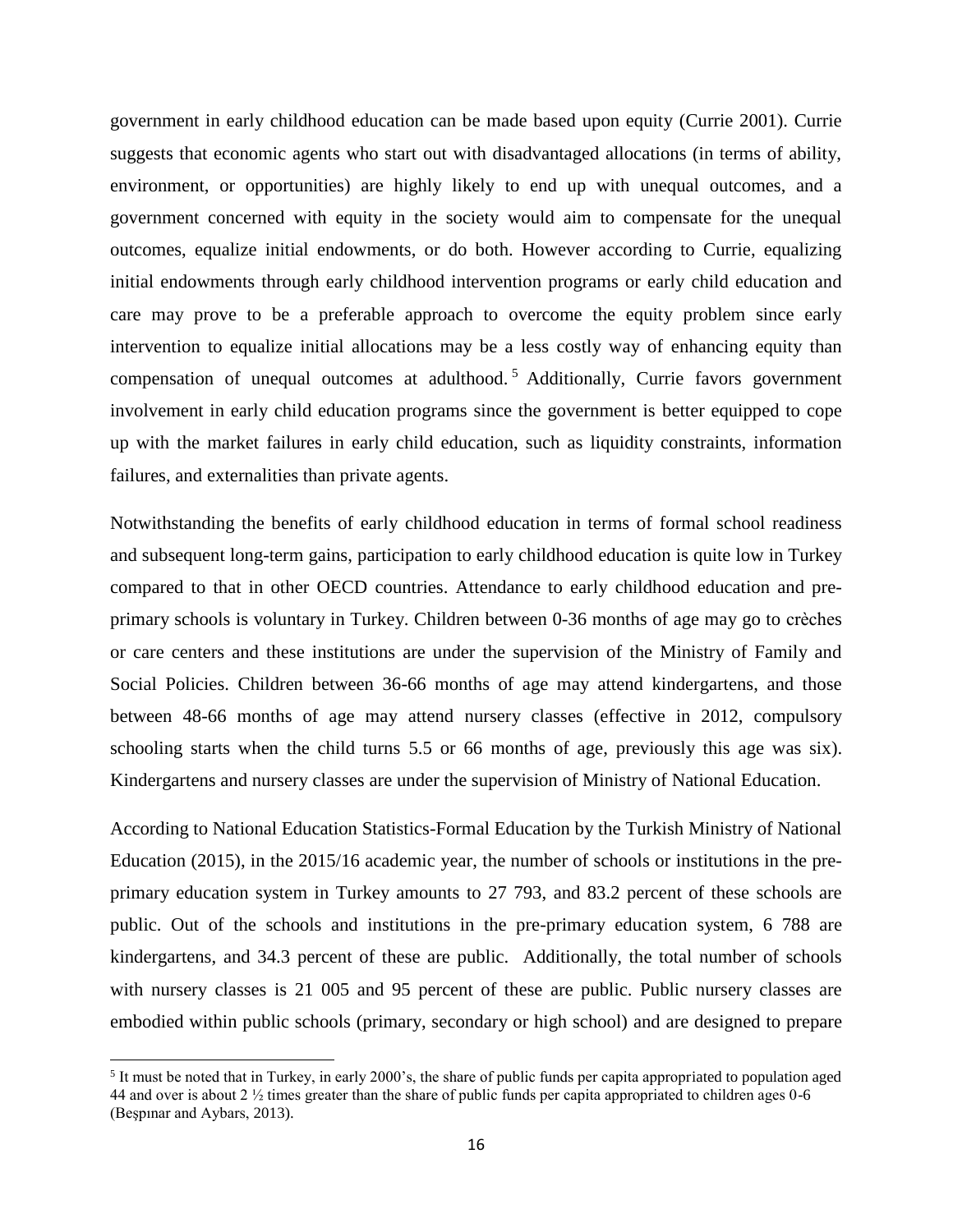and acclimate children who are 48-66 months of age to formal school environment with kindergarten or pre-school education principles. Although the parents are exempt from paying enrollment fees at these public nursery classes, they are expected to bear the expenses of their children's school supplies and in some cases nutrition, and also voluntarily contribute to pay for the common expenditures of these classes. Therefore, depending on the families' socioeconomic status, monthly floor and ceiling fees for public nursery classes are determined by each province. There are also 1 385 crèches and care centers under the supervision of Ministry of Family and Social Policies, and there is only one crèche that was opened in an enterprise in accordance with the Labor Law. In total, 72 228 teachers are employed in pre-primary education, 75 percent of these teachers are employed in public institutions. Out of the total pre-primary schools and institutions in Turkey, 11.4 percent are located in Istanbul, 4.7 percent in Ankara, and 4.4 percent in Izmir, the three largest metropolitan areas where the incidence of working mothers is relatively higher than that in other regions in Turkey.

In this section, we also examine the early childhood development policies in selected OECD countries such as Denmark, Sweden, Switzerland and Norway, where enrollment in pre-primary education is almost 100 percent. <sup>6</sup> We include Finland to this group as well, where with considerable improvements in early childhood education in the last decade or so, pre-primary education participation rate has reached 81 percent. Table 1 below provides gross pre-primary school enrollment ratios for selected developed countries and Turkey for the period 2000-2013 and Table 2 demonstrates the early childhood education enrollment rates for three-year-old and four-year-old children for the years 2005 and 2013 for the countries in consideration.

**Table 1. Gross Pre-Primary School Enrollment Rates in Selected OECD Countries (%)**

| Country 2000 2001 2002 2003 2004 2005 2006 2007 2008 2009 2010 2011 2012 2013 |     |    |     |    |    |    |     |     |     |     |     |     |     |     |
|-------------------------------------------------------------------------------|-----|----|-----|----|----|----|-----|-----|-----|-----|-----|-----|-----|-----|
| Denmark                                                                       | 91  | 89 | 89  | 91 | 93 | 95 | 95  | 96  | 96  | 96  | 100 | 100 | 102 | 97  |
| Finland                                                                       | 49  | 54 | 56  | 57 | 60 | 60 | 62  | 64  | 65  | 66. | 68  | 70  | 70  | 81  |
| <b>Norway</b>                                                                 | 76  | 78 | 79  | 82 | 85 | 88 | 90  | 92  | 95  | 97  | 99  | 99  | 99  | 99  |
| Sweden                                                                        | 74  | 74 | 75. | 82 | 91 | 94 | 94  | 98  | 97  | 95  | 95  | 95. | 95  | 95. |
| <b>Switzerland</b>                                                            | 92. | 92 | 93  | 94 | 95 | 98 | 100 | 100 | 100 | 102 | 99  | 100 | 99. |     |
| Turkey                                                                        |     |    |     | 8  | 9  | 11 | 14  | 16  | 18  | 21  | 25  | 29  | 30  | 28  |

 $\overline{a}$ 

 $6$  For a comparative review of early child education and care policies in Europe, see Aysan and Özdoğru (2015).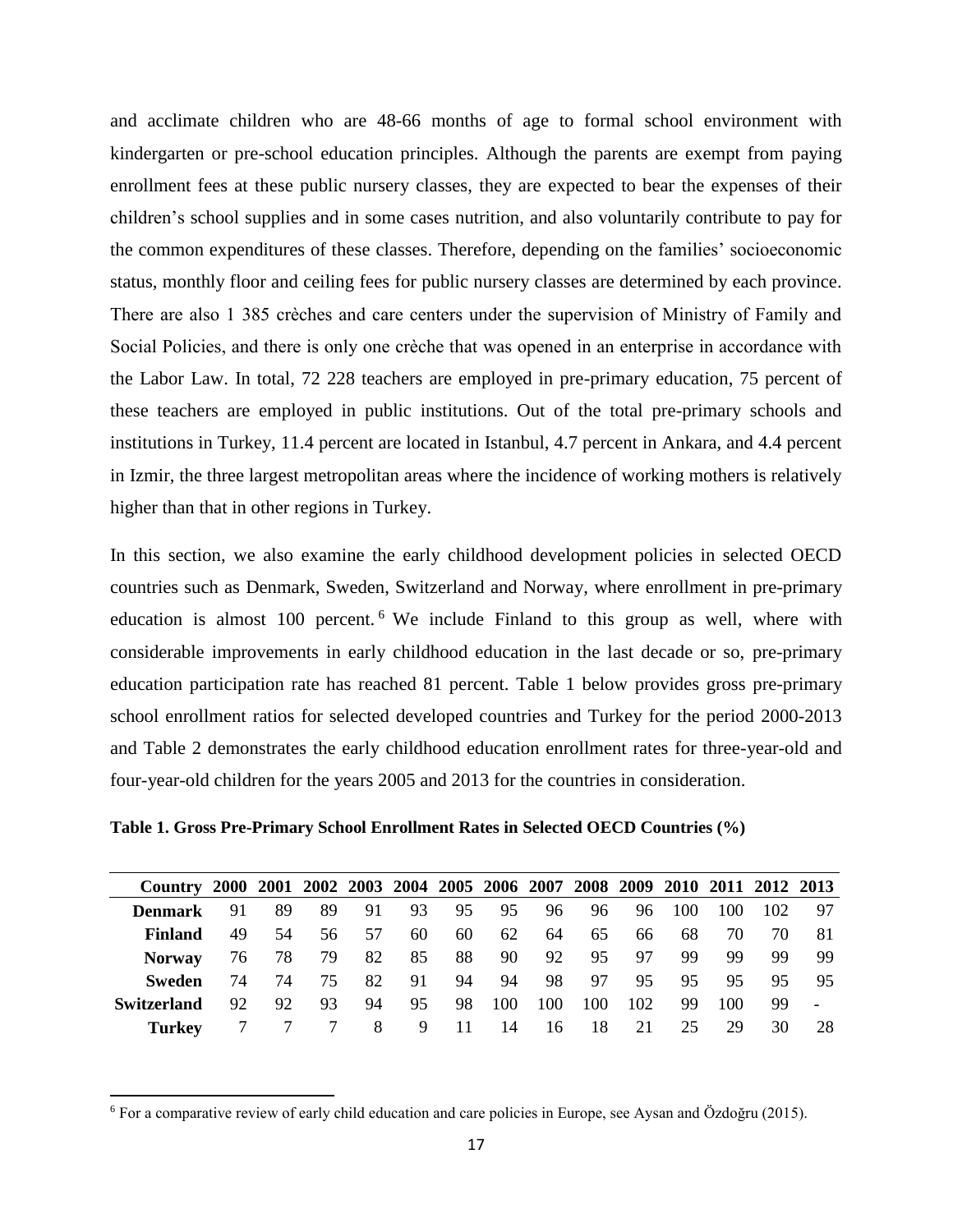#### **Table 2. Early Childhood Education Enrollment Rates in Selected OECD Countries (%)**

|                     | $3$ -year-olds $*$ |      | $4$ -year-olds $**$ |      |  |
|---------------------|--------------------|------|---------------------|------|--|
| Country             | 2005               | 2013 | 2005                | 2013 |  |
| <b>Denmark</b>      | 91                 | 96   | 93                  |      |  |
| <b>Finland</b>      | 62                 | 68   | 69                  | 75   |  |
| <b>Norway</b>       | 83                 | 95   | 89                  | 97   |  |
| <b>Sweden</b>       | 84                 | 93   | 89                  | 94   |  |
| <b>Switzerland</b>  |                    |      | 39                  | 41   |  |
| <b>Turkey</b>       |                    |      |                     | 36   |  |
| <b>OECD</b> Average | 52                 | 74   | 72                  | 88   |  |

Source: OECD (2014; 2015)

 $\overline{a}$ 

\* in early childhood education

\*\* in early childhood and pre-primary education

Both tables above clearly show that Turkey has the lowest pre-primary school enrollment rates among the countries in examination. Even though currently the enrollment rates to pre-primary education are rather low in Turkey, nevertheless there is an increasing trend. Table 1 reveals that pre-primary school enrollment ratio was seven per cent, 18 per cent and 28 per cent in the years 1998, 2008 and 2013 respectively. This trend nonetheless shows a ten percentage point increase in enrollment rates during the last five years' time. Yet, this ratio is still very low compared to the OECD average which is 82 per cent in 2013. Furthermore, the share of three-year-old children who are enrolled in early childhood education was only two percent in 2005, and it has increased to seven percent in  $2013^7$ . These percentages are very low compared to the OECD average, which are 52 percent and 74 percent, respectively. The statistics reveal similar results for the enrollment ratios for four-year-old children. Although there is a significant increase between 2005 and 2013<sup>8</sup> (from five percent to 36 percent), these percentages are still meager compared to the OECD average (72 percent and 88 percent). Hence, we can conclude that early childhood and pre-

 $^7$  According to statistics from the Ministry of National Education of Turkey, in the 2015/16 Academic year, the net schooling rates for three-year-olds is 11.7 percent.

<sup>&</sup>lt;sup>8</sup> Based on statistics from Ministry of National Education of Turkey, in the 2015/16 Academic year, the net schooling rates for four-year-olds is 33.6 percent.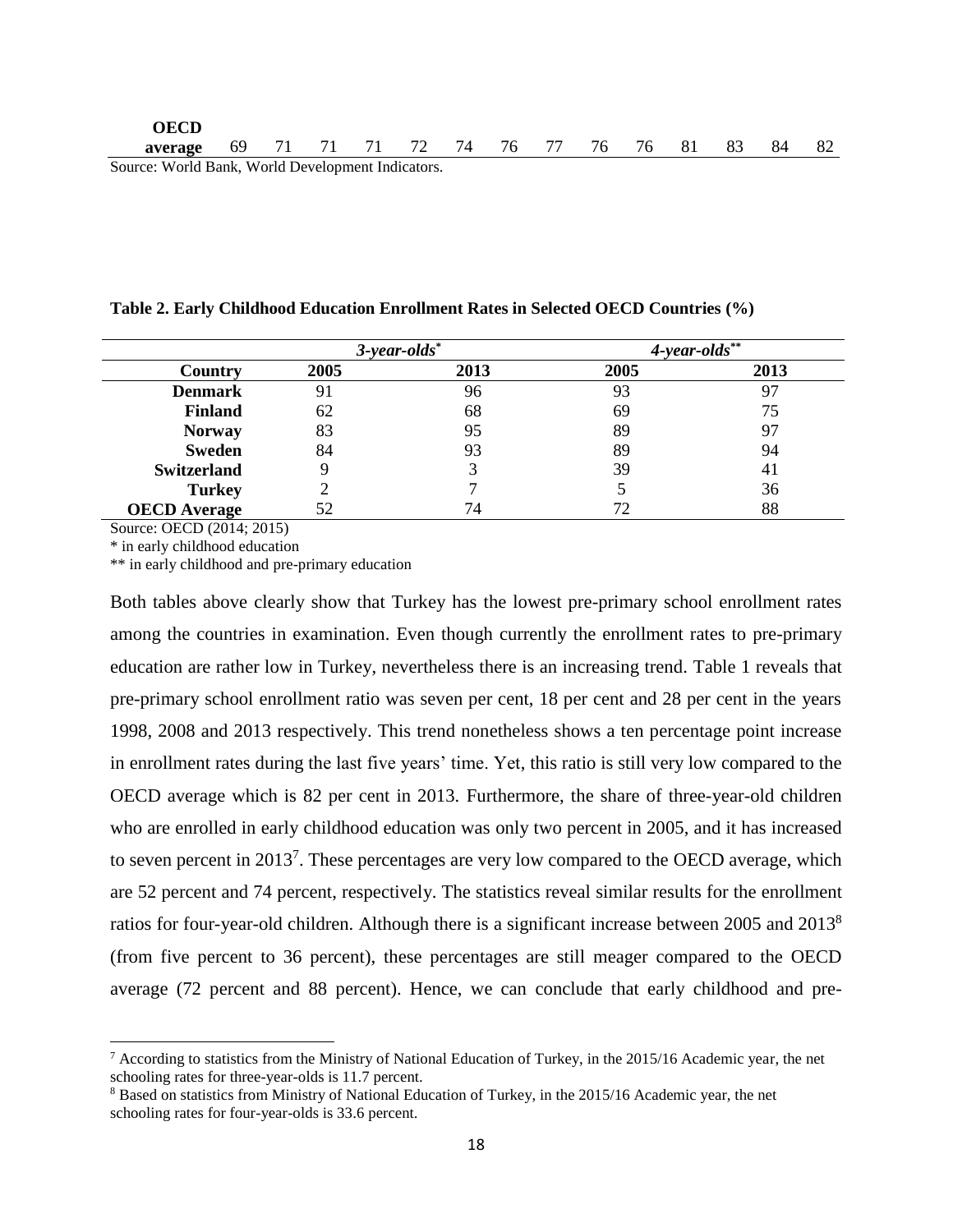primary education is not considered to be a priority by the Turkish government, unlike in the other countries we examine. The expenditure data confirms our hypothesis: Turkey has the lowest share of public expenditures on pre-primary schooling in GDP (0.2 percent) along with Switzerland, <sup>9</sup> and she has the lowest share of public expenditures on pre-primary schooling in total public expenditures (0.4 percent). Table 3 provides the expenditure data for selected countries in 2011 and 2012.

| Country             |       |                  | ر ا |
|---------------------|-------|------------------|-----|
| <b>Denmark</b>      | 2.4   | 1.4 <sup>1</sup> | 34  |
| <b>Finland</b>      | 0.7   | $0.4^{1}$        | 15  |
| <b>Norway</b>       | 0.8   | $0.5^{1}$        | 14  |
| <b>Sweden</b>       | 1.4   | $0.7^{1}$        | 17  |
| <b>Switzerland</b>  | 0.6   | $0.2^{1}$        | 10  |
| <b>Turkey</b>       | 0.4   | 0.2              | 14  |
| <b>OECD</b> Average | l . I | $0.8^{1}$        | 21  |

**Table 3. Expenditures on Pre-Primary School in Selected OECD Countries by year 2011 and 2012**

Source: OECD (2014; 2015)

<sup>1</sup>Year of reference is 2012.

 $\overline{a}$ 

Notes: Column (1) refers to public expenditures on pre-primary education as a percentage of public expenditures; column (2) refers to public expenditures on all early childhood education (early childhood educational development and pre-primary) as a percentage of GDP; column (3) refers to annual expenditure per student in pre-primary education (age 3 and older) relative to GDP per capita

The expenditure data shows that Denmark heavily invests in pre-primary education. The ratio of total pre-primary school expenditures per student to GDP per capita amounts to 34 percent in Denmark. Table 1 indicates that pre-primary school enrollment rate is almost 100 percent in 2012 and Table 2 demonstrates that early childhood education enrollment is well above the OECD average (90 percent for three-year-olds and 98 percent for four-year-olds). In Denmark, preprimary education includes kindergartens and pre-school classes. The basic objective of preprimary education is to familiarize young children with a school type environment before they start primary school. Apart from pre-primary education, day care facilities play an important role in early childhood development. Day-care facilities include crèches, family day care, nursery schools and age-integrated institutions. Danish government is expected to provide day care facility to all children from 26 weeks to school age (school starting age is six in Denmark). Applying to day-care facilities is voluntary. There are several ways to organize the day-care facilities, such as local authority child minding (child minders take care of children in private

 $9$  However here one must be cautious and point out that as of 2014, the share of young population (ages 0-14) in total population in Turkey was 26 percent, while in Switzerland, only 15 percent (World Bank Development Indicators).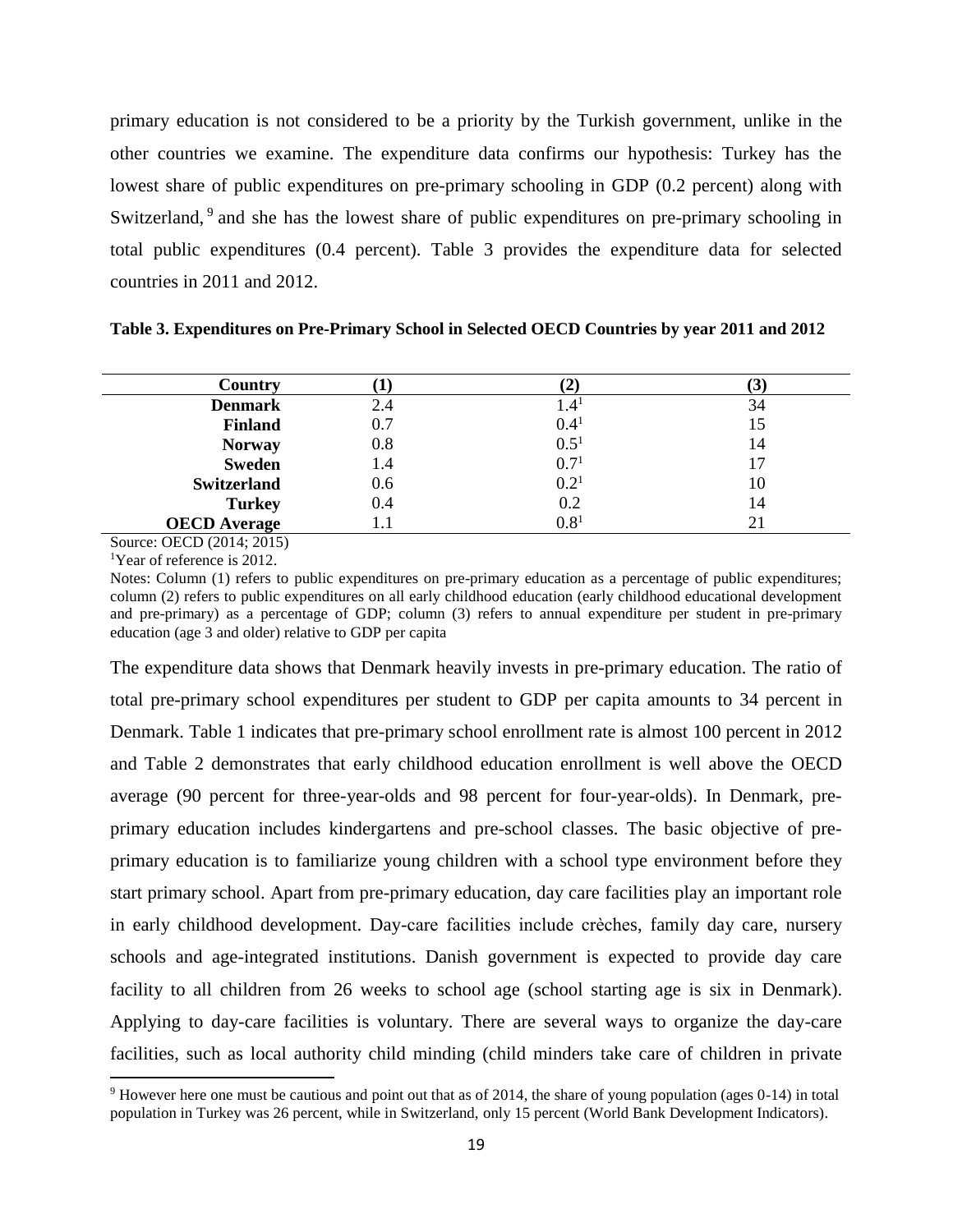homes), local-authority day care centers (crèches, nursery schools, age-integrated institutions), independent day care centers (owned by private individuals in agreement with the local authority, they receive subsidies from local authority), approved private day care centers (owned and operated privately and approved and subsidized by local authority), outsourced day care centers (operated by private suppliers), private child-minding (local authority subsidizes the private child minder). The local authority provides subsidy to the day-care facility; other costs are incurred by the parents. However, the amount paid by the parents is very low (at most 25 percent of the day care facility cost is paid by the parents, accordingly at least 75 percent gross operating costs is provided as subsidy by the local authority) (Ministry of Children, Education and Gender Equality of Denmark).

Sweden has the second highest expenditure ratios on pre-primary schooling following Denmark. Table 1 shows that pre-primary school enrollment rate is at 95 percent in Sweden in 2013. Table 2 indicates that enrollment in early childhood education programs is also relatively high in Sweden in comparison to the OECD average. In Sweden, municipalities are responsible for providing pre-school services to children who are between one and five years old. The municipalities provide subsidy to families for pre-school services. The amount of the subsidy depends on the child's age, the employment status of the parents and whether the parents are on parental leave for taking care of other children. Swedish pre-school system points out the importance of play in child's development. All children are guaranteed to attend to pre-school in the year when they turn to six (i.e. the year preceding the compulsory school starting age, seven). Pre-primary school is free of charge for the children who are six years old (European Commission 2014). Although attendance to primary schooling is voluntary, almost all the children in Sweden attend to pre-school (Government of Sweden).

Improvement in all levels of education, including pre-primary school education is one of the leading policies of the Finnish government. For instance, despite a five percentage point decrease in real GDP growth rate during the 2008-2009 global financial crisis, the Finnish government maintained considerable efforts to preserve adequate funds for education (OECD, 2013). 84 percent of individuals in Finland have at least upper secondary education degree, which is higher than the OECD average (75 percent). Therefore, we can state that Finland is one of the countries with the highest levels of education. Finland pays special attention to improvement in enrollment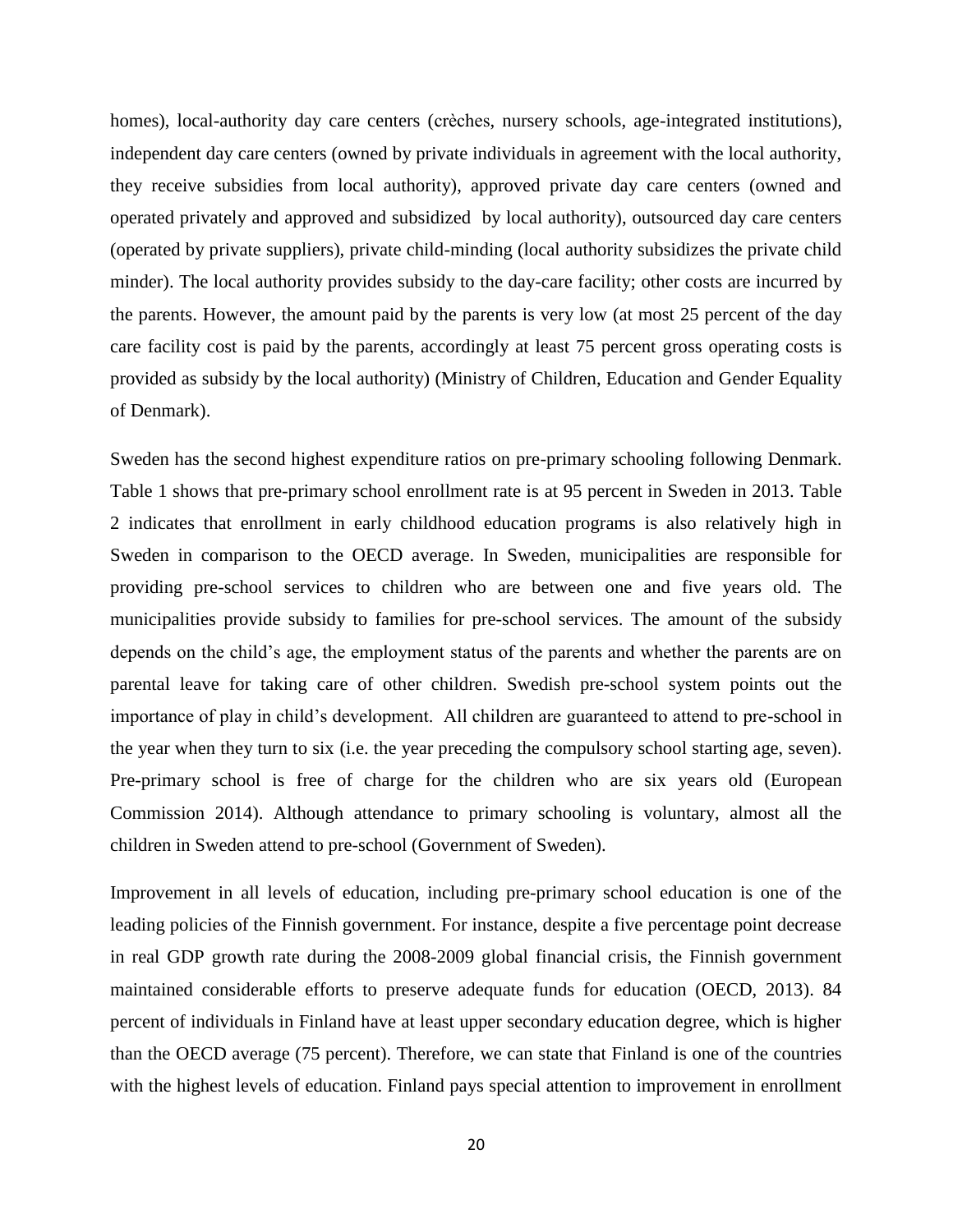in pre-primary school in recent decades, as well. There is also an increasing trend in the preprimary school enrollment ratio in Finland. This ratio was 45 percent, 65 percent and 81 percent in years 1998, 2008 and 2013, respectively. Effective in August 2015, the Finnish government has enacted a law that renders pre-primary school education compulsory. Hence, it can be expected that pre-primary schooling enrollment ratios would reach 100 percent in the near future in Finland.

Finland devotes 15 percent of her GDP per capita to pre-primary school expenditures per student. The Finnish government pays particular attention to the development of the all levels of education, including the early childhood education, which is called as "Early Childhood Education and Care (ECEC)" in Finland's education system. All children under primary school age have a right to participate in ECEC. The essential elements of ECEC are care, education and teaching. Therefore, ECEC is also described as "educare". The fundamental feature of ECEC is "learning through play". ECEC basically takes place in day-care centers and in family day-care. Other forms of ECEC include services provided by non-government organizations such as clubs run by the local churches or various forms of open early childhood education activities organized by the municipalities for children and their families. Families voluntarily decide whether the child will participate in ECEC or not, and may also choose publicly subsidized private ECEC facilities. Depending on family income and the number of children in the family, families are subject to a participation fee. However these fees in municipal ECEC cover only about 14 percent of the total costs. Effective August 2015, participation in pre-primary school in Finland became compulsory and free or charge and children are supposed to attend to pre-primary education one year before they start primary school (primary school starting age is seven in Finland), although almost all six-year-olds already enrolled in pre-primary education when it was voluntary. (Finnish National Board of Education).

Similar to Turkey, Norway spends 14 percent of her GDP per capita on pre-primary school expenditures per student. However, attendance to pre-primary school is much higher than in Turkey. In 2013, 99 percent of pre-primary school aged children were enrolled in schools. Enrollment in early childhood education is also considerably high in Norway (95 percent for three-year-olds and 97 percent for four-year-olds). In addition, the share of public expenditures devoted to pre-primary education is twice as high in Norway than in Turkey. The Norwegian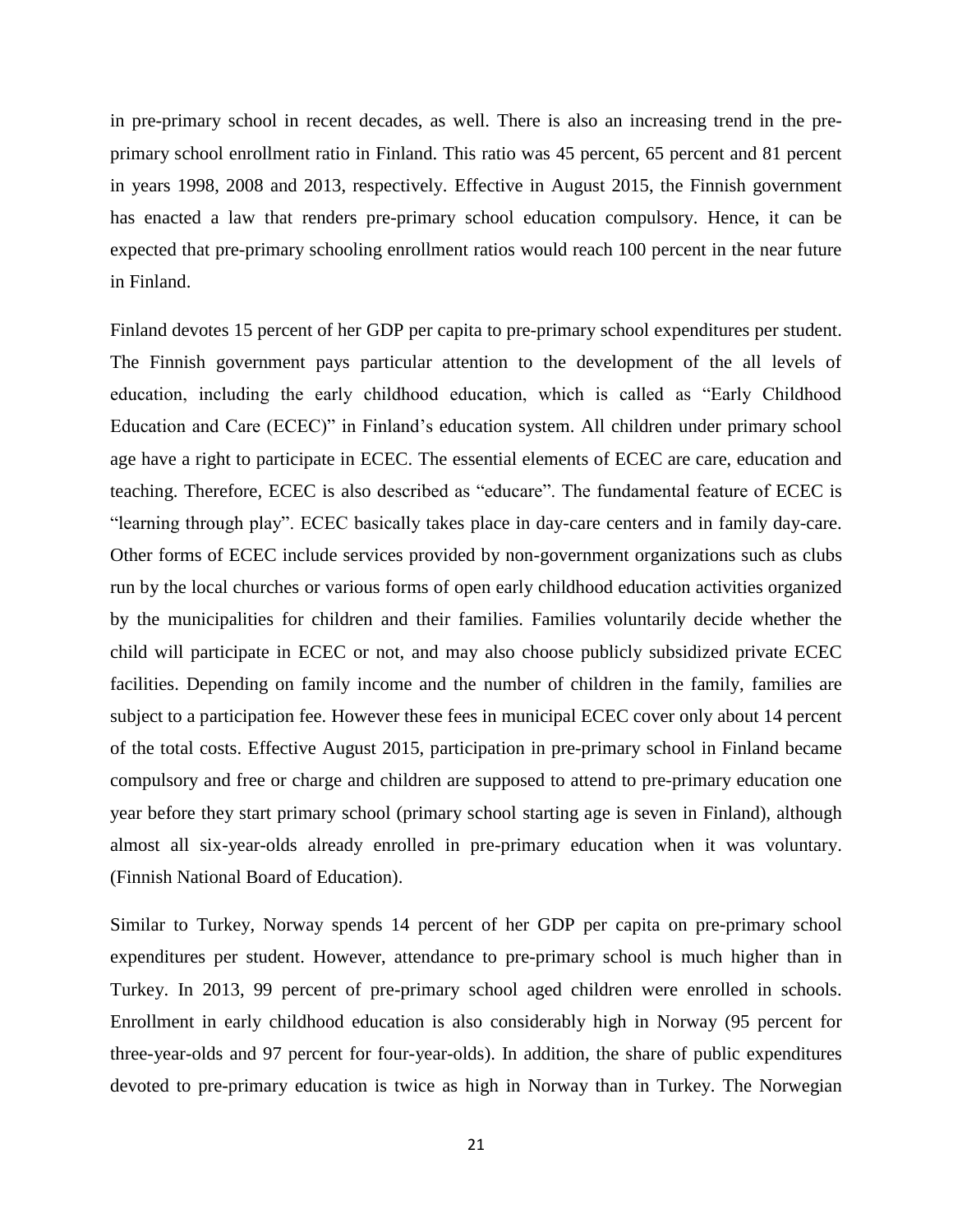Government has all the responsibility for management and financing of the kindergartens, and quality development. In Norway, although attendance to kindergarten is voluntary for children who are under the compulsory schooling age (compulsory school starting age is six in Norway), almost all the children begin pre-primary school before they are five years old. OECD statistics reveal that 95 percent of three-year-old children attend early childhood education. This is a high ratio compared to OECD average of 74 percent. Similarly, 97 percent of four-year-old children attend early childhood education. This is again a considerably high ratio compared to the OECD average, which is 88 percent. In Norway, the county governments are supposed to supervise and guide the implementation of early childhood education policies by municipalities, While the kindergarten owners are expected to manage the kindergarten programs, parents together with the staff help shape the program contents and the curriculum. There are approximately 6 440 kindergartens (55 percent being private) in Norway. In Norway, kindergartens previously were under the supervision of the Ministry of Children and Family Affairs. Effective fall 2005, they were transferred to the Ministry of Education and Research in order to ensure the integration and continuity in the education. In addition to supervising and providing care, kindergartens provide substantial education to children. The main objective of the kindergartens is to provide a good and safe childhood and learning conditions for children. Kindergartens are expected to have high quality along with low prices (Norwegian Ministry of Education and Research).

The share of total expenditures per student in pre-primary schooling in GDP per capita is recorded as ten percent in Switzerland in 2011. Table 2 reveals that rate of attendance to early childhood education is also very low in Switzerland; it is only three percent for three-year-old children and 41 percent for four-year-old children. Although attendance to early childhood education at three- and four-year-olds is low, Table 1 reveals that gross pre-primary school enrollment rates are high in Switzerland (99 percent in 2012). In most cantons of Switzerland attendance to kindergarten is obligatory for two years; therefore almost all five year old children attend kindergartens. In some German-speaking cantons of Switzerland attendance to kindergarten is not obligatory or the obligation is just for one year. Nevertheless, the vast majority of children living in these cantons also attend to kindergartens for two years (the Swiss Conference of Cantonal Ministers of Education).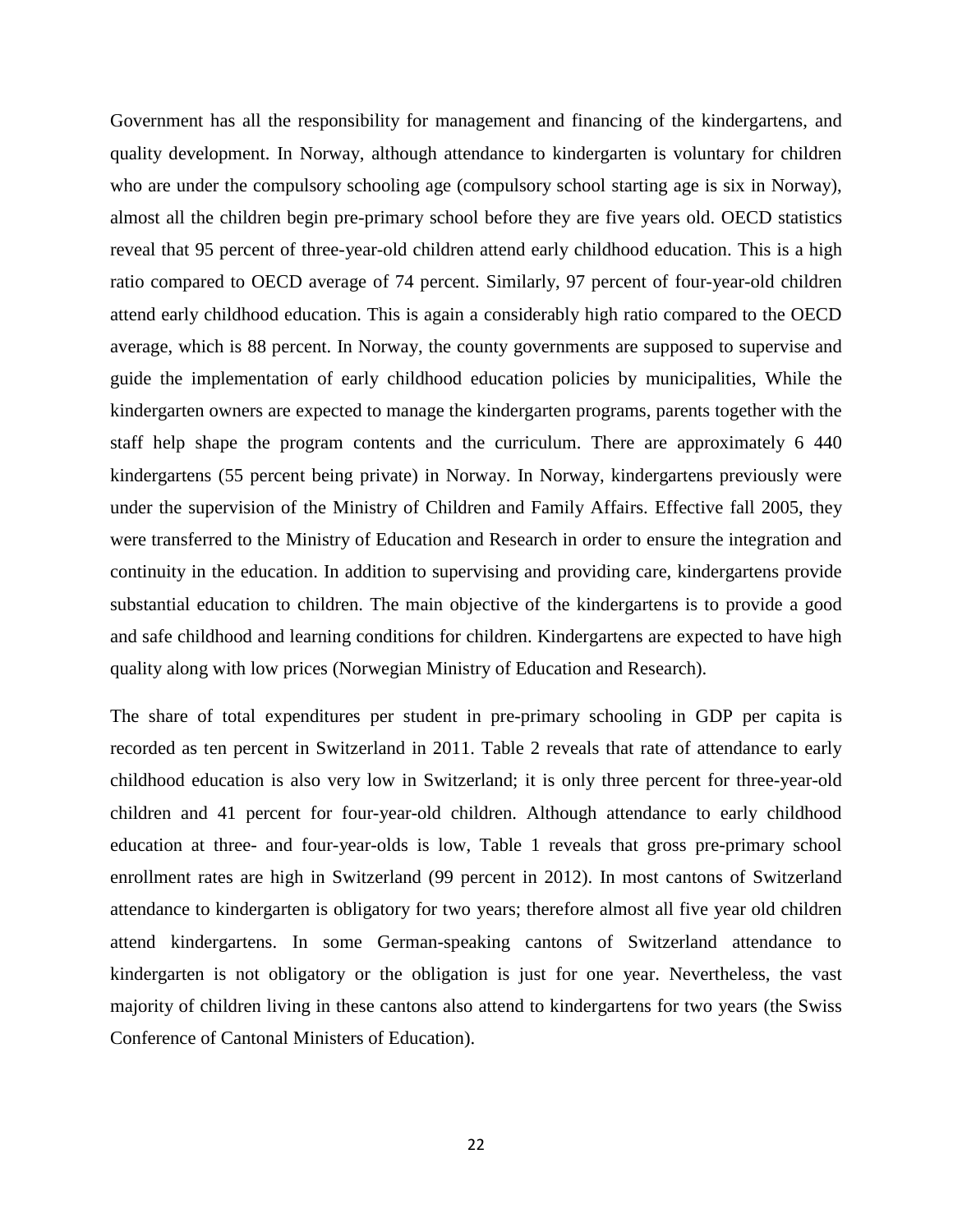The countries that we examine, but Turkey, have all in common: The government plays an active role in the development, supervision and management of early childhood education programs. Unfortunately, in Turkey the policies regarding pre-primary school programs are relatively weak in comparison to those in developed countries. This is most probably due to the fact that in Turkey pre-primary schooling is considered as auxiliary to compulsory schooling rather than an integral part of an individual's education. In Turkey, apart from the public nursery classes, for the most part kindergartens are privately owned, and they are not adequately subsidized by the government as in the case of the developed countries. Therefore, especially the middle-income and low-income families do not prefer or have the means to send their children to pre-primary school or early childhood development activities due to their high cost.

# **5 Concluding Comments**

 $\overline{a}$ 

Extensive evidence has demonstrated that countries which succeeded to raise their levels of human capital have been able to catch up with the relatively richer, developed countries, attain convergence in terms of their standards of living, and sustain long-term economic growth.<sup>10</sup> In addition to increasing the average years of schooling and advancing the quality of education, successful countries have acknowledged the significance of early childhood development as a precursor to enhancing their human capital formation. In that respect, in this paper we first determine the importance of early child development (ECD) and examine the factors that affect ECD. Then we investigate the current status of early childhood education in Turkey in comparison to selected developed economies, Norway, Sweden, Switzerland, Finland and Denmark.

Earlier research has emphasized the role of government in early childhood education on the grounds of equity among individuals: in order for all young children to be school-ready and start life at an equal footing, governments should provide equal opportunities for early childhood education where families are not able to provide. However, despite the recognized positive impact of early childhood education on the individual's well-being and the individual's subsequent positive contributions to social and economic development at adulthood, unlike in the

<sup>&</sup>lt;sup>10</sup> A seminal article on the role of human capital accumulation in terms of convergence to relatively richer countries is by Mankiw et al. (1992).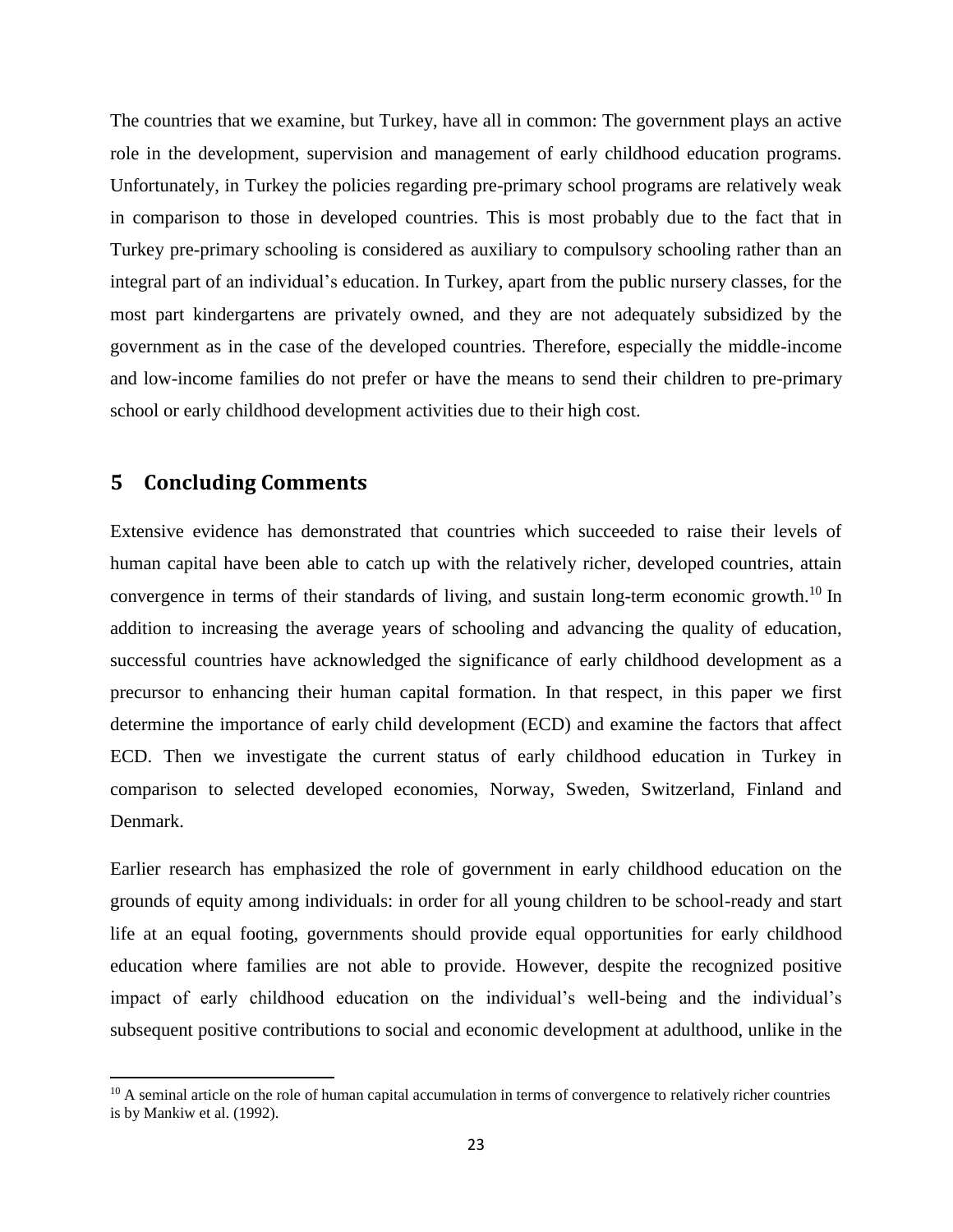developed countries, in Turkey the government has not undertaken a leading role in establishing significantly favorable policies regarding widespread early childhood education programs. We claim that in Turkey, existing policies are relatively weak in comparison to those in developed countries. In Turkey, for example 65.7 per cent of the kindergartens are privately owned, and they are not adequately subsidized by the government as in the case of most developed countries.<sup>11</sup> Therefore, sending their children to pre-primary school or early childhood education activities turns out to be very costly for low or middle income families. The government is expected to establish more public crèches, day-care facilities and kindergartens at low or no cost, or provide more subsidies to private institutions in order to decrease the tuition fees and increase the incidence of families sending their children to early childhood education institutions.

Even though the National Education Statistics reveal that 95 per cent of the nursery classes are public, we should underline the fact that public nursery classes are embodied within public schools (primary, secondary or high school) which do not necessarily have the age-appropriate infrastructure for early childhood education and care. Although the enrollment to nursery classes is free of charge, the parents are responsible for paying for their children's basic needs, such as school supplies and in most cases nutrition, and are required to pay a monthly fee (depending on their socioeconomic status). Therefore, sending their children to public nursery classes can still be very costly for low or middle income families. Additionally, these classes are held only for a few hours for half a day (either morning to noon or noon to afternoon), which, in turn, does not leave any opportunities for the mothers to work and be able to increase their standards of living. Hence, in order for the public nursery classes to be effective in rendering the children from all socioeconomic backgrounds school-ready, the government should aim to allocate more resources for these classes so that they are effectively free of charge to all families regardless of their socioeconomic status, increase their duration, and invest into the age-appropriate infrastructure in order to meet the needs of children. Still, we must stress that these classes are for children 48-66 months of age, hence does not include children 0-36 months of age, which is the crucial period of time when brain development is almost completed.

 $\overline{a}$ 

 $11$  In 2015, in order to encourage pre-school attendance, within the private school subsidization program, the Ministry of National Education included the children 48-66 months of age attending private kindergartens. About 20 000 children were expected to benefit from this subsidization in 2015/16 academic year, and the subsidy was 2 680 TL (about 1 000 USD) per child.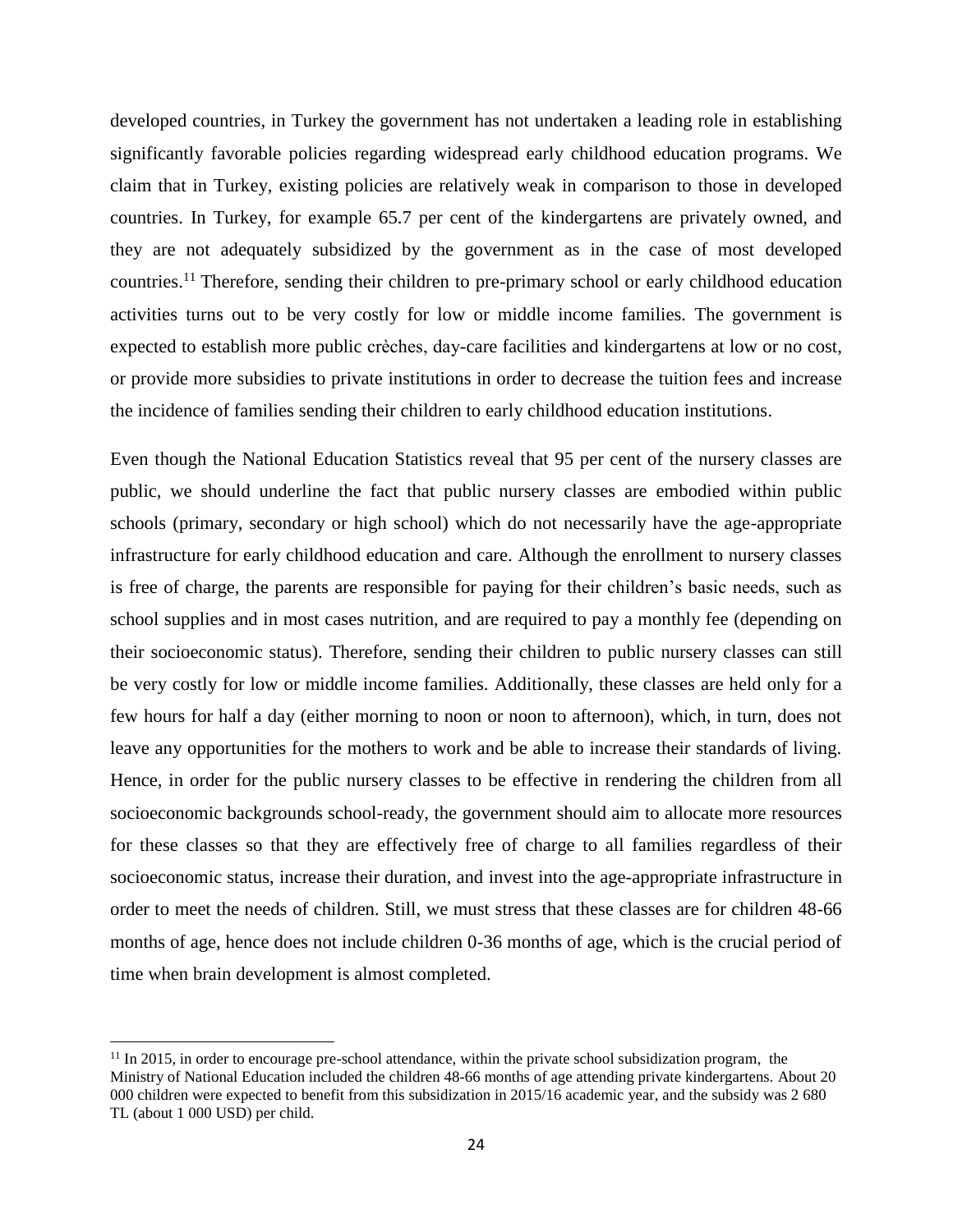In conclusion, in order to increase the society's level of human capital and eventually catch up with and converge to the developed economies in terms of standards of living, Turkish policymakers are expected to recognize the significance of early childhood education and its short-term and long terms benefits to the individual and to the society in general. Since the current status of early childhood education is relatively backward in Turkey in comparison to developed economies, in order to catch up with them, Turkish policymakers need to make it a high priority to allocate resources to early childhood education programs at a degree higher than observed in developed economies.

# **REFERENCES**

Aysan, Mehmet F. and A. Asil Özdoğru. "Avrupa'da Erken Çocukluk Bakımı ve Eğitiminin Mukayeseli Analizi." *Sosyoloji Dergisi* 3 (2015): 167-194.

Balbernie, Robin. "Circuits and Circumstances: the Neurobiological Consequences of Early Relationship Experiences and how they shape later behaviour." *Journal of Child Psychotherapy* 27 (2001): 237-255.

Bayley, Nancy. "The Development of Motor Abilities during the First Three Years: A Study of Sixty-One Infants Tested Repeatedly." *Monographs of the Society for Research in Child Development* 1 (1936): 1-26.

Becker, Gary S. "Investment in Human Capital: A Theoretical Analysis." *Journal of Political Economy* 70 (1962): 9-49.

Ben-Porath, Yoram. "The Production of Human Capital and the Life Cycle of Earnings." *Journal of Political Economy* 75 (1967): 352-365.

Beşpınar, Fatma U. and A. İdil Aybars. *Erken Yaşlarda Çocuk Refahı ve Kadın İstihdamı Politika Belgesi*. Ankara: UNICEF, 2013.

Blau, David M. "The Effect of Income on Child Development." *The Review of Economics and Statistics* 81 (1999): 261-276.

Bradley, Robert H. and Bettye M. Caldwell. "The relation of infants' home environments to mental test performance at fifty-four months: a follow-up study." *Child Development* 47 (1976): 1172-1174.

Bradley, Robert H. and Bettye M. Caldwell. "The Relation of Home Environment, Cognitive Competence, and IQ among Males and Females." *Child Development* 51 (1980): 1140-1148.

Bradley, Robert H. and Bettye M. Caldwell. "The Relation of Infants' Home Environments to Achievement Test Performance in First Grade: A Follow-up Study." *Child Development* 55 (1984): 803-809.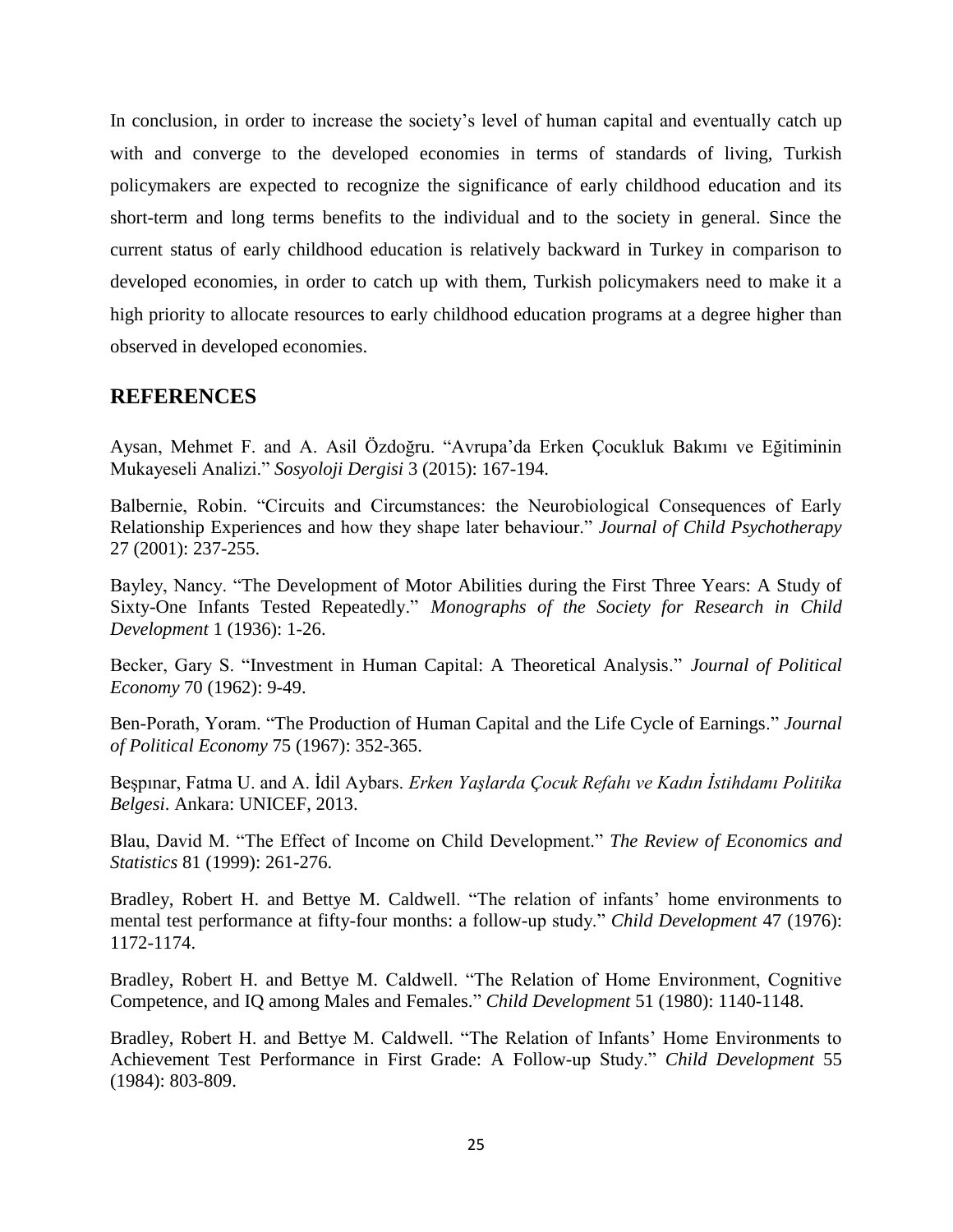Bradley, Robert H., Bettye M. Caldwell, Stephen L. Rock, Kathryn E. Barnard, Carol Gray, Mary A. Hammond, Sandra Mitchell, Linda Siegel, Craig T. Ramey, Allen W. Gottfried, and Dale L. Johnson. "Home Environment and Cognitive Development in the First 3 Years of Life: A Collaborative Study Involving Six Sites and Three Ethnic Groups in North America." *Developmental Psychology* 25 (1989): 217-235

Bradley, Robert H. and Robert F. Corwyn. "Socioeconomic Status and Child Development." *Annual Review of Psychology* 53 (2002): 371-399.

Brooks-Gunn, Jeanne and Greg J. Duncan. "The Effects of Poverty on Children." *The Future of Children* 7 (1997): 55-71.

Burger, Kaspar. "How does early childhood care and education affect cognitive development? An international review of the effects of early interventions for children from different social backgrounds." *Early Childhood Research Quarterly* 25 (2010): 140-165.

Carneiro, Pedro and James Heckman. *Human Capital Policy*. NBER Working Paper No. 9495, 2003.

Conti, Gabriella, and James J. Heckman. *The Economics of Child Well-Being*. IZA Discussion Paper No. 6930, 2012.

Cunha, Flavio, and James J. Heckman. "The Economics of Human Development: The Technology of Skill Formation." *The American Economic Review* 97 (2007): 31-47.

Cunha, Flavio, James J. Heckman, and Susanne M. Schennach. "Estimating the Technology of Cognitive and Noncognitive Skill Formation." *Econometrica* 78 (2010): 883-931.

Currie, Janet. "Early Childhood Education Programs." *Journal of Economic Perspectives* 15 (2001): 213-238.

DeGarmo, David S., Marion S. Forgatch, and Charles R. Martinez, Jr. "Parenting of Divorced Mothers as a Link between Social Status and Boys' Academic Outcomes: Unpacking the Effects of Socioeconomic Status." *Child Development* 70 (1999): 1231–1245.

Duncan, Greg J., Jeanne Brooks-Gunn and Pamela Kato Klebanov. "Economic Deprivation and Early Childhood Development." *Child Development* 65 (1994): 296-318.

Elardo, Richard, Robert H. Bradley and Bettye Caldwell. "The relation of infants' home environment to mental test performance from six to thirty-six months: a longitudinal analysis." *Child Development* 46 (1975): 71-76.

Elardo, Richard, Robert H. Bradley and Bettye Caldwell. "A Longitudinal Study of the Relation of Infants' Home Environments to Language Development at Age Three." *Child Development* 48 (1977): 595-603.

European Commission (EC) /EACEA/Eurydice/Eurostat. *Avrupa'da Erken Çocukluk Eğitim ve Bakımına İlişkin Temel Veriler.* Report by Eurydice and Eurostat. Luxemburg: Publications Office of the European Union, 2014.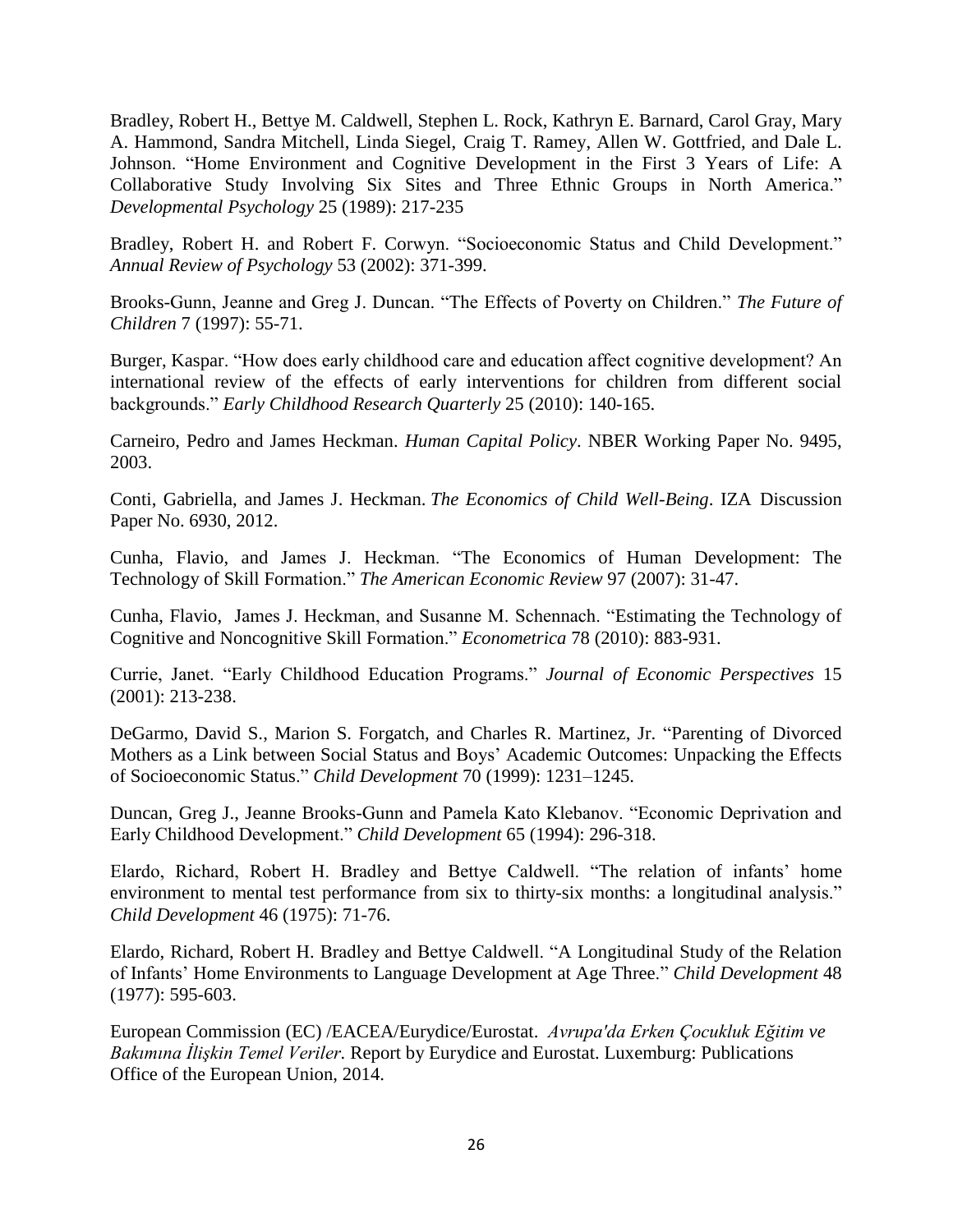Finnish National Board of Education. "Early Childhood Education and Care." Accessed February 2016.

[http://www.oph.fi/english/education\\_system/early\\_childhood\\_education](http://www.oph.fi/english/education_system/early_childhood_education)

Freeberg, Norman E. and Donald T. Payne. "Parental influence on cognitive development in early childhood: a review." *Child Development* 38 (1967): 65-87.

Hackman, Daniel A. and Martha J. Farah. "Socioeconomic Status and the Developing Brain." *Trends in Cognitive Sciences* 13 (2008): 65-73.

Hauser, Robert M. "Measuring Socioeconomic Status in Studies of Child Development." *Child Development* 65 (1994): 1541-1545.

Heckman, James J. "The Economics, Technology, and the Neuroscience of Human Capability Formation." *Proceedings of the National Academy of Sciences (PNAS)* 104 (2007): 13250-13255.

Heckman, James J. and Dimitriy V. Masterov. "The Productivity Argument in Investing in Young Children." *Review of Agricultural Economics* 29 (2007): 446-493.

Hoff, Erika. "The Specificity of Environmental Influence: Socioeconomic Status Affects Early Vocabulary Development via Maternal Speech." *Child Development* 74 (2003): 1368-1378.

Honzik, Marjorie P. "Environmental correlates of mental growth: prediction from the family setting at twenty-one months." *Child Development* 38 (1967): 337-364.

Kağıtçıbaşı, Çiğdem, Diane Sunar, and Sevda Bekman. "Long-term effects of early intervention: Turkish low-income mothers and children." *Applied Developmental Psychology* 22 (2001): 333- 361.

Kaytaz, Mehmet. *Türkiye'de Okulöncesi Eğitiminin Fayda-Maliyet Analizi.* İstanbul: AÇEV, 2005.

Knudsen, Eric I., James J. Heckman, Judy L. Cameron, and Jack P. Shonkoff. "Economic, Neurobiological, and Behavioral Perspectives on Building America's Future Workforce." *Proceedings of the National Academy of Sciences (PNAS)* 103 (2006): 10155-10162.

Lima, MC, SH Eickmann, ACV Lima, MQ Guerra, PIC Lira, SRA Huttly and A. Ashworth. "Determinants of Mental and Motor Development at 12 months in a Low Income Population: A Cohort Study in Northeast Brazil." *Acta Paediatr* 93 (2004): 969-975.

Maggi, Stefania, Lori J. Irwin, Arjumand Siddiqi and Clyde Hertzman. "The Social Determinants of Early Child Development: An Overview." *Journal of Paediatrics and Child Health* 46 (2010): 627-635.

Mankiw, N. Gregory, David Romer, and David N. Weil. "A Contribution to the Empirics of Economic Growth." *The Quarterly Journal of Economics,* 107 (1992): 407-437.

Ministry of Children, Education and Gender Equality of Denmark, "Education." Accessed February 2016.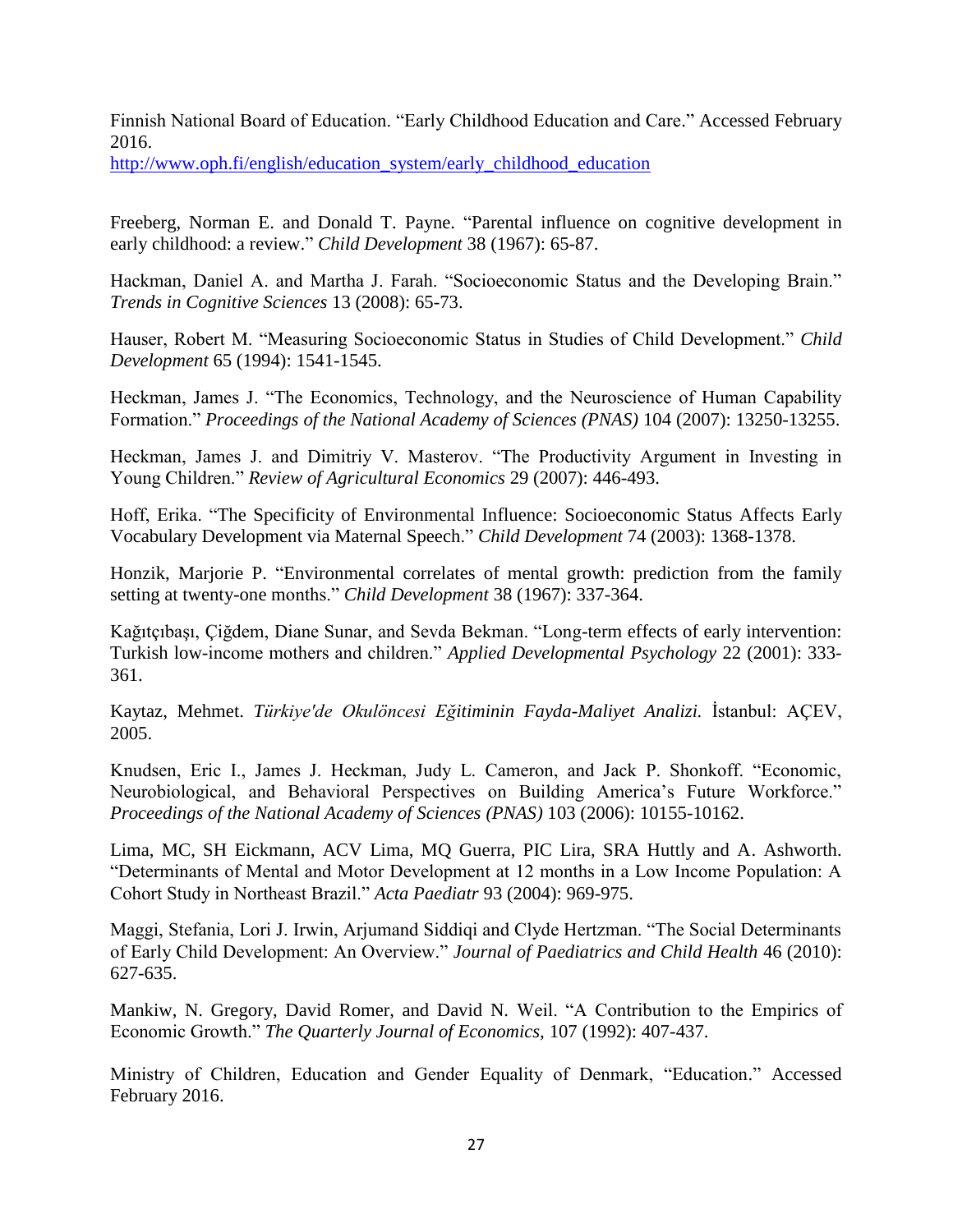<http://eng.uvm.dk/Education/>

The Ministry of Education of Turkey. "National Education Statistics: Formal Education (2015-  $16$ "

National Longitudinal Surveys: A Program of the US BLS. "National Longitudinal Survey of Youth, Children and Young Adults, 1979." Accessed April 2016. [https://www.nlsinfo.org/content/cohorts/nlsy79-children/other-documentation/codebook](https://www.nlsinfo.org/content/cohorts/nlsy79-children/other-documentation/codebook-supplement/appendix-home-sf-scales)[supplement/appendix-home-sf-scales](https://www.nlsinfo.org/content/cohorts/nlsy79-children/other-documentation/codebook-supplement/appendix-home-sf-scales)

Newberger, Julee J. "New Brain Development Research – A Wonderful Window of Opportunity to Build Public Support for Early Childhood Education." *Young Children* 52 (1997): 4-9.

Noble, Kimberly G., M. Frank Norman and Martha J. Farah. "Neurocognitive Correlates of Socioeconomic Status in Kindergarten Children." *Developmental Science* 8 (2005): 74-87.

Norwegian Ministry of Education and Research. "Education-from Kindergarten to Adult Education." Accessed February 2016.

[http://www.udir.no/Upload/Brosjyrer/5/Education\\_in\\_Norway.pdf?epslanguage=no](http://www.udir.no/Upload/Brosjyrer/5/Education_in_Norway.pdf?epslanguage=no) OECD. *Education at a Glance 2013: OECD Indicators.* Paris: OECD Publishing, 2013. <http://dx.doi.org/10.1787/eag-2013-en>

OECD. *Education at a Glance 2014: OECD Indicators.* Paris: OECD Publishing, 2014. <http://dx.doi.org/10.1787/eag-2014-en>

OECD. *Education at a Glance 2015: OECD Indicators.* Paris: OECD Publishing, 2015. <http://dx.doi.org/10.1787/eag-2015-en>

dos Santos, Leticia M., Darci N. dos Santos, Ana C.S. Bastos, Ana M.O. Assis, Matildes S. Prado and Mauricio L. Barreto. "Determinants of Early Cognitive Development: Hierarchical Analysis of a Longitudinal Study*." Cad. Saude Publica,Rio de Janerio* 24 (2008): 427-437.

Santos, Darci N., Ana M. O. Assis, Ana C. S. Bastos, Leticia M. Santos, Carlos A. ST Santos, Agostino Strina, Matildes S. Prado, Naomar M. Almeida-Filho, Laura C. Rodrigues and Mauricio L. Barreto. "Determinants of Early Cognitive Function in Childhood: A Cohort Study in a Middle Income Context." *BioMed Central Public Health* 8 (2008). doi: 10.1186/1471-2458-8-202.

Shonkoff, Jack P., and Deborah A. Phillips, editors. *From Neurons to Neighborhoods: The Science of Early Child Development.* Washington D.C: National Academy Press, 2000.

Shonkoff, Jack P., and Pat Levitt. "Neuroscience and the Future of Early Childhood Policy: Moving from Why to What and How." *Neuron* 67 (2010): 689-691.

Siraj-Blatchford, Iram. "Educational disadvantage in the early years: How do we overcome it? Some lessons from research." *European Early Childhood Education Research Journal*, 12 (2004): 5-20.

Government of Sweden. "Education in Sweden." Accessed February 2016. <https://sweden.se/society/education-in-sweden/>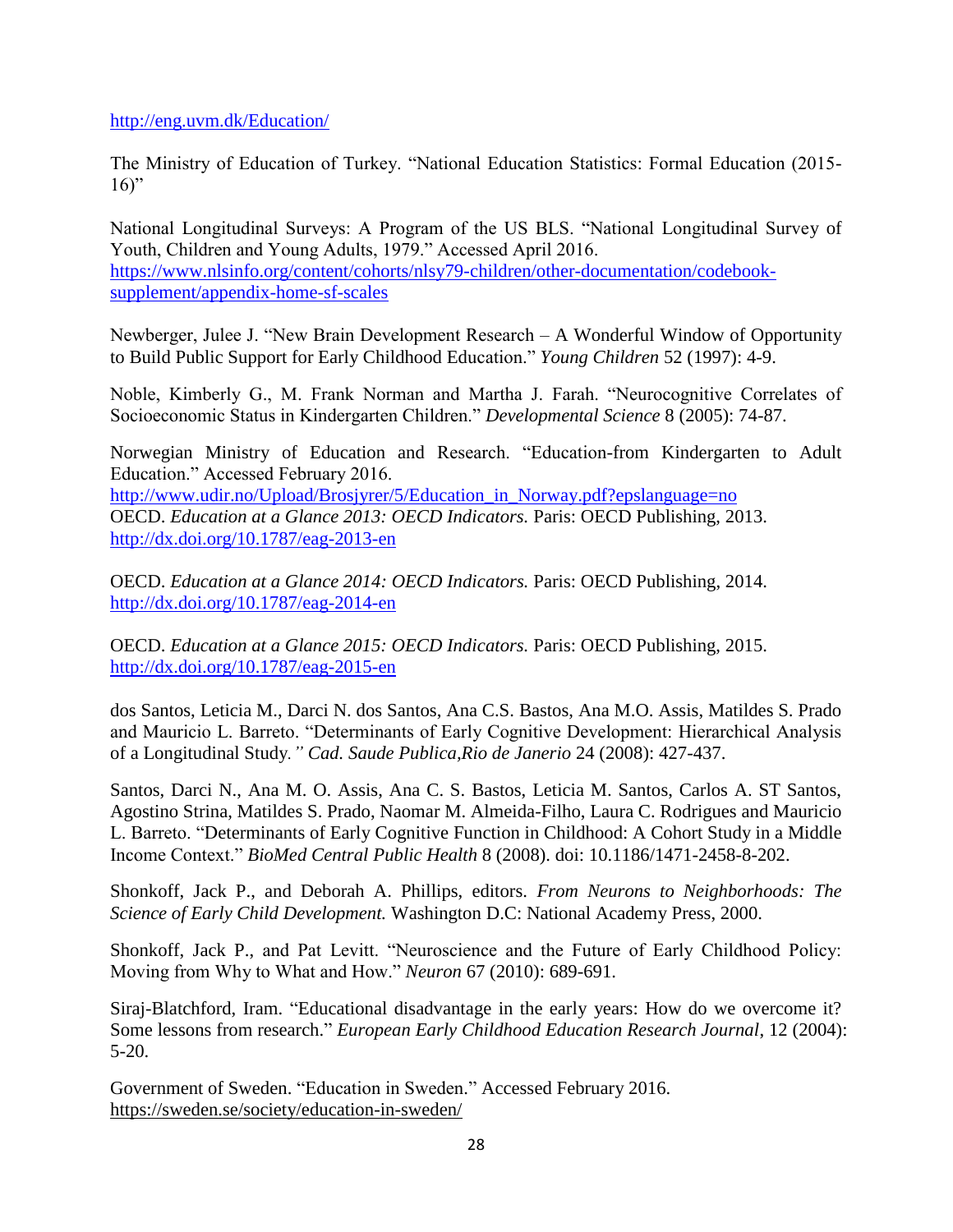Taylor, Beck A., Eric Dearing and Kathleen McCartney. "Incomes and Outcomes in Early Childhood." *The Journal of Human Resources* 29 (2004): 980-1007.

Thompson, Ross A. "Development in the First Years of Life." *The Future of Children* 11 (2001): 20-33.

Wachs, Theodore D. "The relationship of infants' physical environment to their Binet performance at 2 1/2 years." *International Journal of Behavioral Development* 1 (1978): 51-65.

The Swiss Conference of Cantonal Ministers of Education. "The Swiss Education System." Acceesed February 2016. <http://www.edk.ch/dyn/16342.php>

The White House Council of Economic Advisers, *Report on the Economics of Early Childhood Investments.* Washington, D.C: Executive Office of the POTUS, 2015.

The World Bank. "World Bank Indicators". Accessed April 2016. http://databank.worldbank.org/data/reports.aspx?source=world-development-indicators

Yılmaz, Gökhan. "Turkish Middle Income Trap and Less Skilled Human Capital." *İktisat İşletme ve Finans* 30 (2015): 9-36.